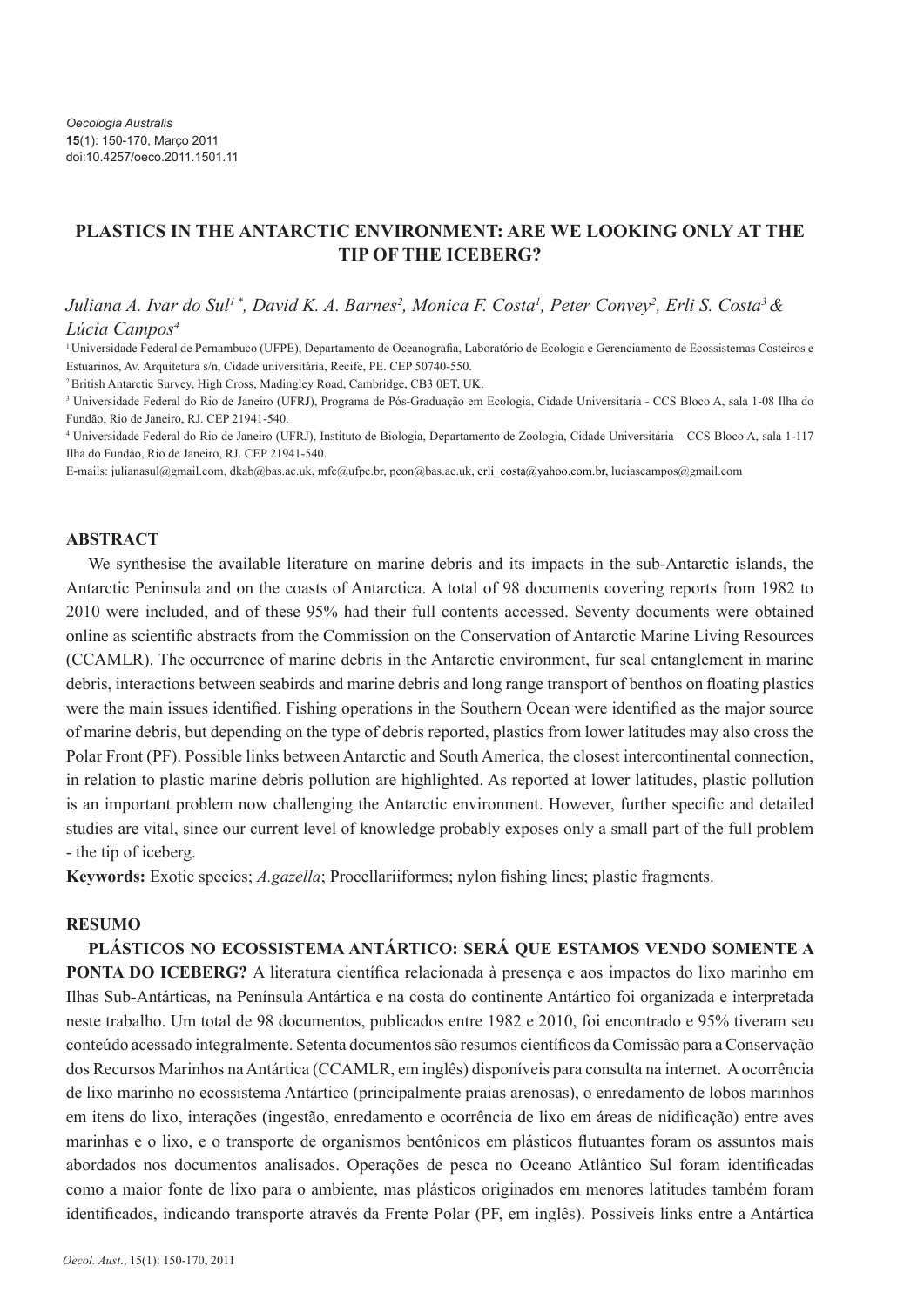e a América do Sul, a mais próxima conexão intercontinental, em relação à poluição por plásticos também estão destacados e discutidos neste trabalho. Como reportado para menores gradientes latitudinais, a poluição por plásticos é um problema relevante para o ecossistema Antártico. Entretanto, estudos mais específicos e detalhados são necessários já que o conhecimento atual representa, provavelmente, só uma pequena parte do verdadeiro problema. Em relação a este tipo de poluição nos ambientes marinhos e costeiros do ecossistema Antártico, nós estamos possivelmente vendo somente a ponta do iceberg.

**Palavras-chave:** Espécies exóticas; *A. gazella*; Procellariiformes; linhas de nylon; fragmentos plásticos.

#### **Resumen**

**Plásticos en el ecosistema antártico: ¿será que estamos viendo solamente la punta del iceberg?** En este trabajo fue organizada y interpretada la literatura científica relacionada con la presencia y los impactos de basura marina en islas sub-antárticas, en la Península Antártica y en la costa del continente Antártico. Fueron encontrados un total de 98 documentos, publicados entre 1982 e 2010, de los cuales se tuvo acceso a la totalidad del documento en el 95% de los casos. Setenta documentos son resúmenes científicos de la Comisión para la Conservación de los Recursos Marinos en la Antártica (CCAMLR, en inglés) disponibles para consulta en internet. La ocurrencia de basura marina en el ecosistema Antártico (principalmente en playas arenosas), el enredamiento de lobos marinos en diferentes ítems de basura, interacciones (ingestión, enredamiento y ocurrencia de basura en áreas de nidificación) entre aves marinas y la basura, y el transporte de organismos bentónicos en plásticos flotantes fueron los asuntos más abordados en los documentos analizados. Operaciones de pesca en el Océano Atlántico Sur fueron identificadas como la mayor fuente de basura para el ambiente, pero plásticos originados en menores latitudes también fueron identificados, indicando transporte a través del Frente Polar (PF, en inglés). También se abordan y se discuten en este trabajo, posibles links entre la Antártica y América del Sul, la conexión más próxima intercontinental, en relación a la contaminación por plásticos. Como es reportado para gradientes latitudinales menores, la contaminación por plásticos es un problema relevante para el ecosistema Antártico. Sin embargo, estudios más específicos y detallados son necesarios ya que el conocimiento actual representa, probablemente, solo una pequeña parte del verdadero problema. En relación a este tipo de contaminación en los ambientes marinos y costeros del ecosistema Antártico, posiblemente estamos viendo solo la punta del iceberg. **Palabras clave:** Especies exóticas; *A. gazella;* Procellariiformes; hilos de nylon; fragmentos plásticos.

### **INTRODUCTION**

Plastics were first engineered about 150 years ago, but their types and uses proliferated until fast and easy mass production methods were developed in the Twentieth Century. This transformed manufacturing economically and geographically, allowing most components to be made synthetically. However, hand in hand with the facilities and benefits produced by plastics (e.g. plastic additives, other polymers and synthesized compounds), several environmental problems quickly emerged, with discarded plastics reaching the most remote areas of the planet such as the seabed, remote islands and both polar environments (Moore 2008, Barnes *et al.* 2009).

Plastic has become so cheap and ubiquitous in our daily activities that it is seen as disposable, even after single use. However it is slow to break down so it can rapidly accumulate in the environment as debris, building a significant environmental challenge for the future. The term 'marine debris' includes any solid material discarded or deposited in the marine environment, but is most obviously and predominantly represented by plastic and other synthetic debris. A scientific literature has grown over the last 40 years documenting the global scale of this problem (Ivar do Sul & Costa 2007, Moore 2008, Barnes *et al.* 2009).

The main sources of debris include both landbased (e.g. tourism activities on coastlines, rivers and sewage runoff) and marine-based sources (e.g. fishing, marine traffic, offshore platforms). Scientists, conservationists and others have recorded patterns in time and space of marine debris on beaches (and other coastal habitats), the ocean surface and ocean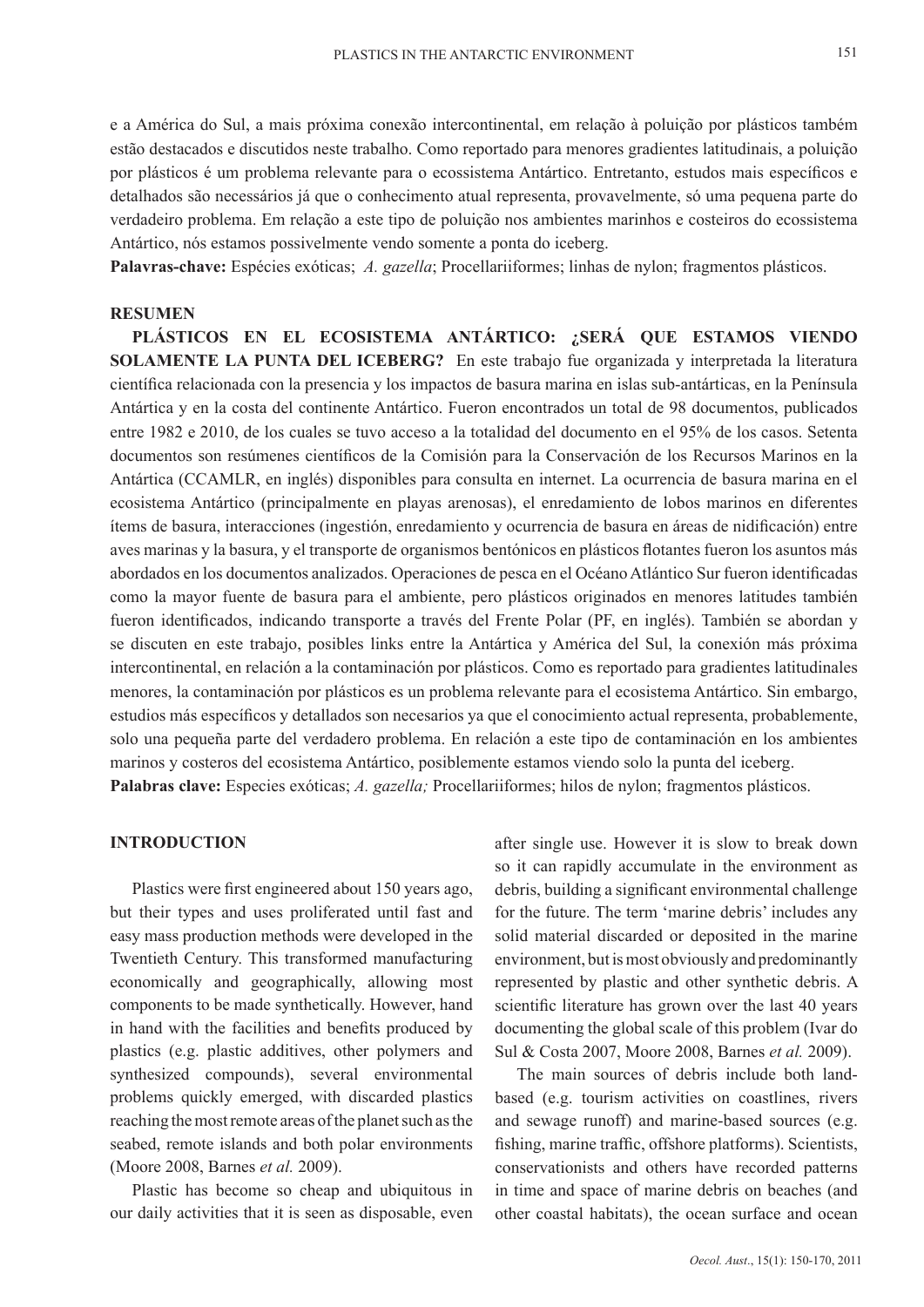floor by different methods, though these are still to be standardized by the international community. To date the methods applied have varied in objectives, available technological facilities, size and characteristics of marine debris targeted and environments studied. One key area of scientific interest has been the influence of plastic on marine biota. Ingestion and entanglement are commonly reported for vertebrates, but plastics also act as potential vectors to transport various life stages of fouling or rafting species (Barnes 2002, Moore 2008).

Plastic pollution is now disseminated across the surface of our planet, and even the most remote islands and beaches in Antarctica, some never previously visited by humans, have accumulated plastic pollution (Convey *et al*. 2002). In spite of oceanographic, climate and anthropogenic barriers, the sub-Antarctic islands, the Antarctic Peninsula and the coast of the continent of Antarctica are contaminated to varying levels by marine debris. The Southern Ocean has been isolated by the jets of the Antarctic Circumpolar Current, mainly the Polar Front (PF), for at least 25 million years, though this has some porosity through eddies and PF migration (Clarke *et al*. 2005, Barnes *et al.* 2006). Progressive cooling led to the development of massive ice caps over East and West Antarctica, the Antarctic Peninsula and Greenland. Most Antarctic coastline terminates in glaciers, ice sheets and ice shelves, and a distinctive biota has evolved south of the PF that is rich and strongly endemic (Clarke & Johnston 2003).

The Antarctic environment is considered a last frontier since this is the last major marine environment for which no exotic (non-indigenous) marine animals and only a single marine alga are yet known to have established (Frenot *et al.* 2005). Besides research, coastal tourism, and sparse temporary human populations, human access is limited to industrial fisheries, such as longline fishing operations (there are no trade routes) regulated by international protocols.

The Antarctic Treaty was originally signed in 1959 with the objective of recognizing the importance of the Antarctic environment (south of 60°S), in order for it to be used exclusively for peaceful purposes (military activity, nuclear tests and the disposal of radioactive waste are permanently prohibited) and scientific investigations (with cooperation among all

countries), for an undetermined period of time (see Hughes & Convey 2010 for recent discussion).

Most recently, in 1991, the Protocol on Environmental Protection to the Antarctic Treaty, the 'Madrid Protocol', was created with the objectives of preventing the contamination of the Antarctic environment and to guarantee its preservation. Each Antarctic Treaty Signatory Party which conducts activities in Antarctica must plan their actions with the aim of minimising adverse impacts on the Antarctic environment, and its dependent and associated ecosystems (Hughes & Convey 2010). Annexes III and IV of the Protocol relate to waste (both solid and liquid) disposal and management in the Antarctic Treaty area. They require that countries reduce waste production, disposing of it *in situ* only under exceptional conditions, and export or burn such garbage in incinerators. The disposal on land of batteries, hazardous waste and different kinds of plastics, for example, is prohibited. In addition, the disposal of all plastics into the sea, including synthetic ropes, fishing nets, packaging bands and plastic bags is also prohibited under the International Convention for the Prevention of Pollution from Ships (MARPOL 73/78). The MARPOL Convention regulates the disposal of plastics (permanently prohibited anywhere in the oceans) and other waste into the sea.

Under the Antarctic Treaty, the Convention on the Conservation of Antarctic Marine Living Resources (CCAMLR) came into force in 1982, aiming at the conservation of marine life. Amongst others, Conservation Measure 63/XV, in force since the 1995/96 austral summer, prohibited the use and disposal of plastic packaging bands which are used to secure bait boxes on fishing vessels, requiring that they shall be cut into 30cm sections and not left as loops, in order to avoid entanglement of seals and other marine vertebrates. Some national operators have reported and collected any marine debris, including plastics, found adjacent to their operations to CCAMLR since the 1990s.

Sightings of marine debris and its impacts around Antarctica were first recorded by observers engaged in other studies with different objectives, although these studies can give important early information related to the presence (and impacts) of marine debris in this environment. Nowadays, studies are often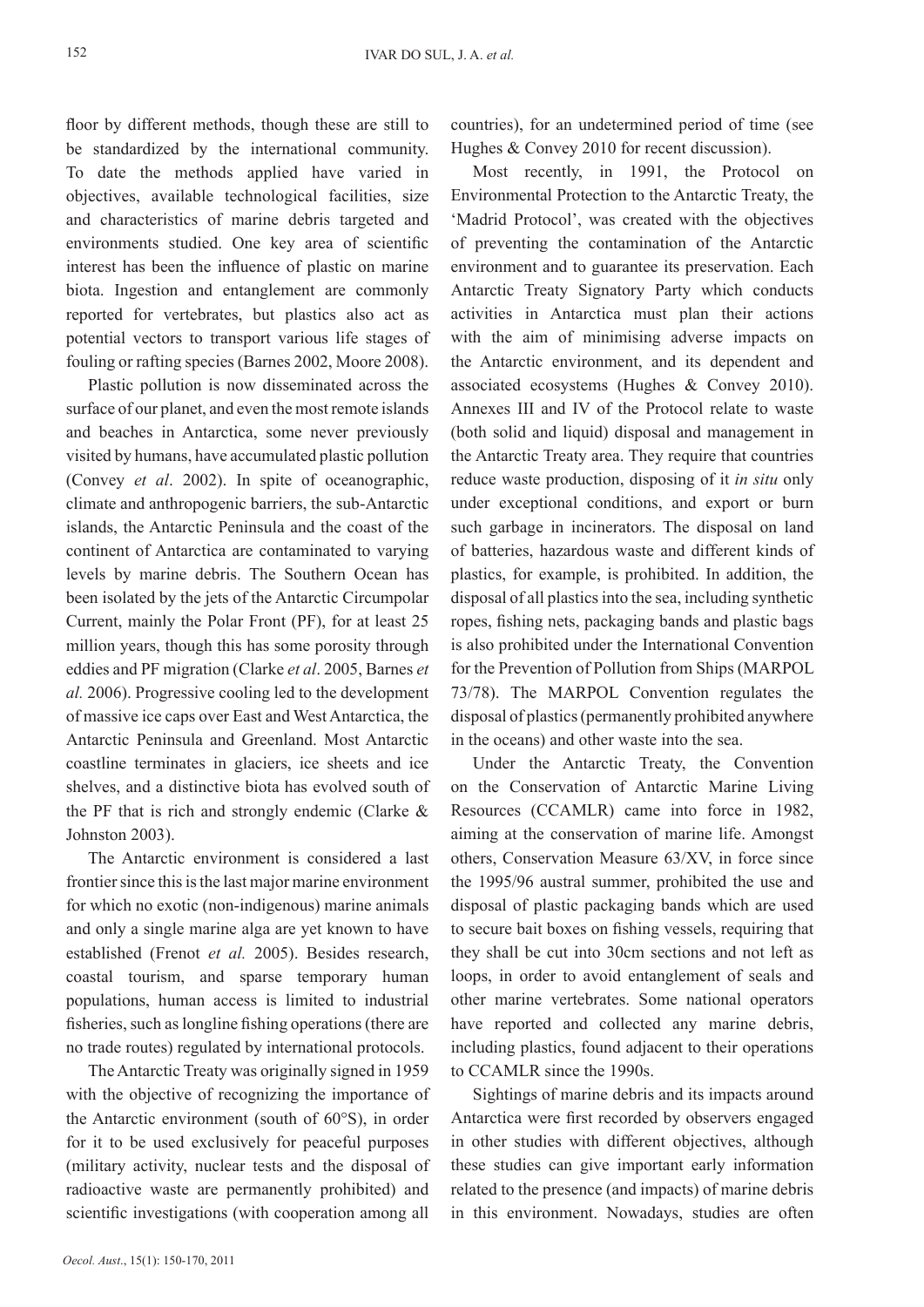153

specifically designed for plastic debris monitoring, recognizing the clear risk of plastics to the Antarctic environment (Barnes *et al*. 2010).

The objectives of the current study are to provide an up to date review of marine debris studies in the Antarctic environment, with particular attention on possible links between Antarctic and South America – geographically the closest intercontinental connection with Antarctica - in relation to plastic marine debris pollution.

### **MATERIALS AND METHODS**

The scientific literature was searched through conventional academic facilities, particularly "Science Direct", "Web of Science", the Brazilian Education Ministry (www.capes.gov.br) and the

Convention on the Conservation of Antarctic Marine Living Resources (CCAMLR) databases (http://www.ccamlr.org). First priority was given to widely available articles published in international journals, primarily in English. We then considered articles published in regional journals, books and official documents concerning marine debris problems in the Antarctic environment.

This literature review aimed to collect and link all available articles relating to marine debris and its potential impacts in the Antarctic environment. Investigations were concentrated in the Antarctic Treaty area (south of 60°S) (Figure 1), but accessible works referring to the Southern Ocean and surrounding southernmost regions of other oceans (latitudes greater than  $\sim$ 45°S) were also examined.



**Figure 1**. **a.** The Antarctic environment and its sub-Antarctic Islands. See the Drake Passage (~800km) connecting South America and the Antarctic Peninsula. Abbreviations: EM=Ellsworth Mountains, MS=McMurdo Sound, PIG=Pine Island Glacier. **b**. Schematic map of major ocean currents south of 20°S (F=Front, C=Current,G=Gyre), showing: i) the Polar Front and sub-Antarctic Front, which are the major fronts of the Antarctic Circumpolar Current, ii) Other regional currents, iii) the Weddell and Ross Sea gyres, and iv) depths shallower than 3500m shaded. In orange are shown a) the cyclonic circulation west of the Kerguelen Plateau, b) the Australian-Antarctic Gyre (south of Australia), c) the slope current, and d) the cyclonic circulation in the Bellingshausen Sea, as suggested by recent modelling studies and observations. Source: Convey *et al.* (2009), p.542.

Results of the literature search were classified according to the main focus of work: (1) the occurrence of marine debris in coastal and marine habitats in the Antarctic environment; (2) the occurrence of one specific type of interaction between marine debris and the biota; (3) multiple interactions between marine debris and the biota; and (4) a specific type of interaction between marine debris and the biota – long range transport on floating plastics. Data were

also analyzed by time of publication, location in Antarctica and document source.

#### *STUDY AREA*

The Antarctic environment was first visited and exploited in the Eighteenth Century by British and American fisherman concentrated around the South Georgia archipelago (Trathan & Reid 2009).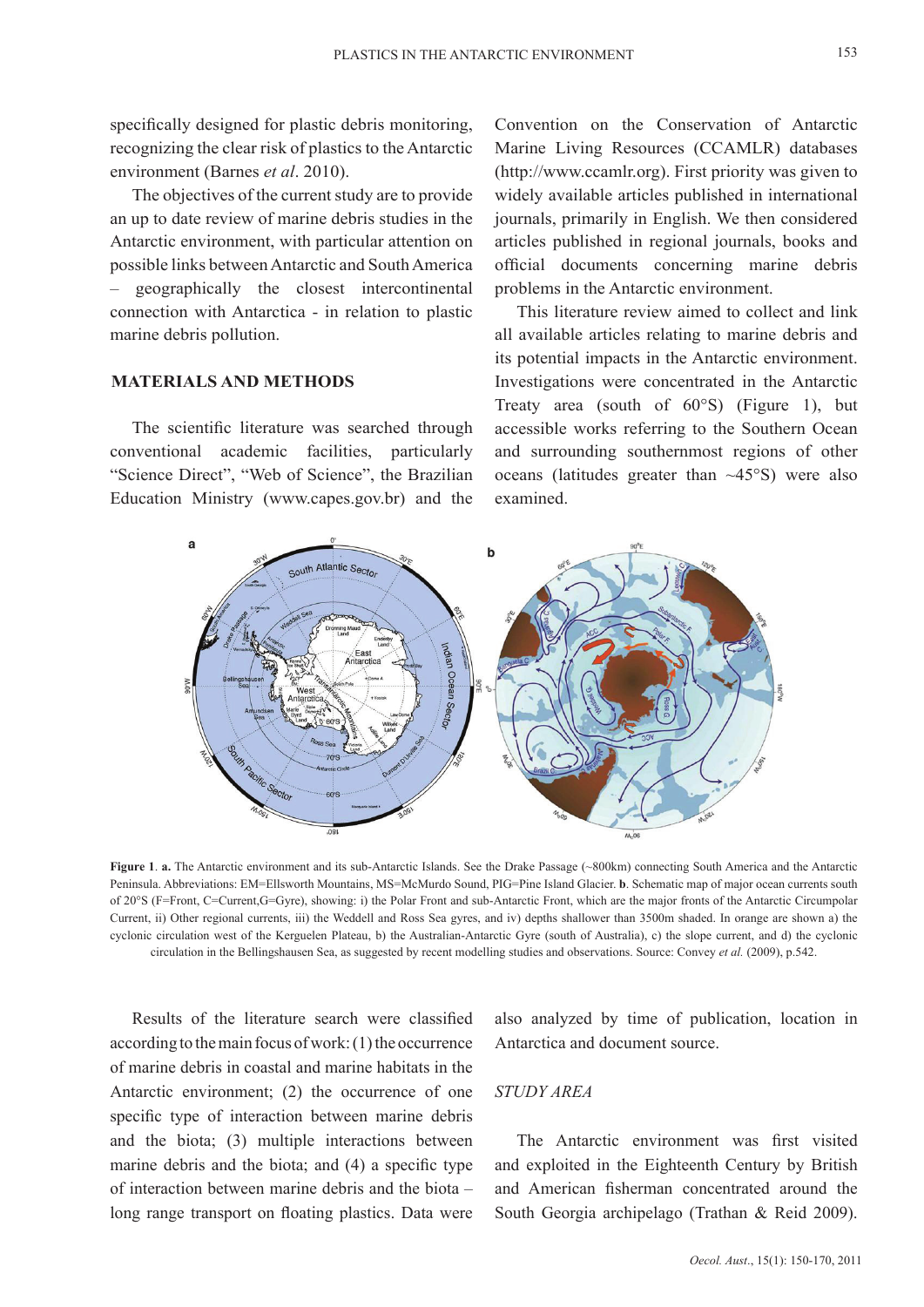Nowadays, after the whaling era, the continent and the nearby islands are inhabited by researchers (and support staff) in more than 60 research stations permanently maintained by 30 countries. Numbers of staff involved in these operations within the Antarctic Treaty area rise to 4-5,000 in the summer months, with about 1,000 being present overwinter (Tin *et al.* 2009).

Fishing operations in the Southern Ocean commenced in the 1960s around South Georgia. A decade later, the former Soviet Union caught almost 400,000 tones of *Notothenia rossii* by bottom trawling (Kock 2001). In the second half of the 1970s, this fishing method expanded to more southerly grounds (Kock 2001). In 1984, the CCAMLR started to regulate fishing in the Southern Ocean, but few inspections were conducted until recently. In the 1990s, stocks of *N. rossii* had been recognizably depleted*,* and fishery effort switched to longlining for *Dissostichus eleginoides.* This is a lucrative fishery and each season almost 12,000 tonnes were caught (Kock 2001). However this fishery had a marked impact on seabird mortality. As a result many initiatives have been taken to minimise seabird bycatch.

Tourism activity started in the second half of the Twentieth Century with a Chilean commercial flight over the continent (Frenot *et al*. 2005). Since then, tourism around the Scotia arc and the Antarctic Peninsula has increased dramatically, doubling during the last decade (Frenot *et al.* 2005). Tourists depart predominantly from South America, visiting the Antarctic Peninsula and Scotia arc archipelagos (see Tin *et al.* 2009, Lynch *et al.* 2010), but also from New Zealand and Australia where sub-Antarctic islands and the Ross Sea are visited. While science and other governmental activities, fisheries and tourism all represent potential sources of debris within the Southern Ocean itself, the porosity of the PF means that there are also many external sources.

#### *LITERATURE ACCESSED*

A total of 98 documents, covering almost three decades of investigations were examined in the preparation of this review. Of these, 70 works (71%) were scientific abstracts from the CCAMLR, a result largely of efforts made by the British Antarctic

Survey (BAS) to monitor marine debris and its consequences to the Antarctic environment during recent decades. The other studies were published in eleven international journals (18 papers), six regional journals (6 papers), two conference proceedings and one book chapter. Ninety-three full texts were readily available and assessed. One of the 98 works was in Spanish and one was in Portuguese, and the others were in English.

The studies in the literature were carried out inside the PF at Bird Island, South Georgia Islands (46), Signy Island, South Orkney Islands (21), Livingston Island, South Shetland Islands (7), and King George Island (South Shetland Islands), the South Sandwich Islands, the Ross Sea and adjacent areas, Adelaide Island, Bouvetøya and the Scotia arc generally (1 each). Outside the PF studies were examined from Marion Island (6), Heard and Macquarie Islands (2) and the Falkland Islands (1). In addition, nine studies covered the Southern Ocean and/or more than one sub-Antarctic island (Figure 1).

Four studies were published in the 1980s. During the 1990s the number of works increased considerably (37 studies). The majority (56 studies) was published in the last decade (2000-2009), and the most recent was in 2010. The most recent studies relate to the increasing occurrence of plastics inside and outside the PF, and also to more sightings and recording of those plastics. Greater amounts of virgin pellets and manufactured plastics are produced and discarded at lower latitudes, reaching the Antarctic environment by ocean currents and winds and/ or entering on board fishing, research and tourism vessels.

# **The occurrence of marine debris in coastaland marine habitats in the Antarctic environment**

In the early 1980s, the New Zealand sector of the Southern Ocean and the Ross Sea were sampled with a neuston net aiming at the quantification and qualification of floating plastic debris (Gregory *et al.* 1984, Santos *et al.* 2004). Few plastics were collected and the most common type of item was highly weathered polystyrene foam. Samples obtained from the Ross Dependency shore also revealed minor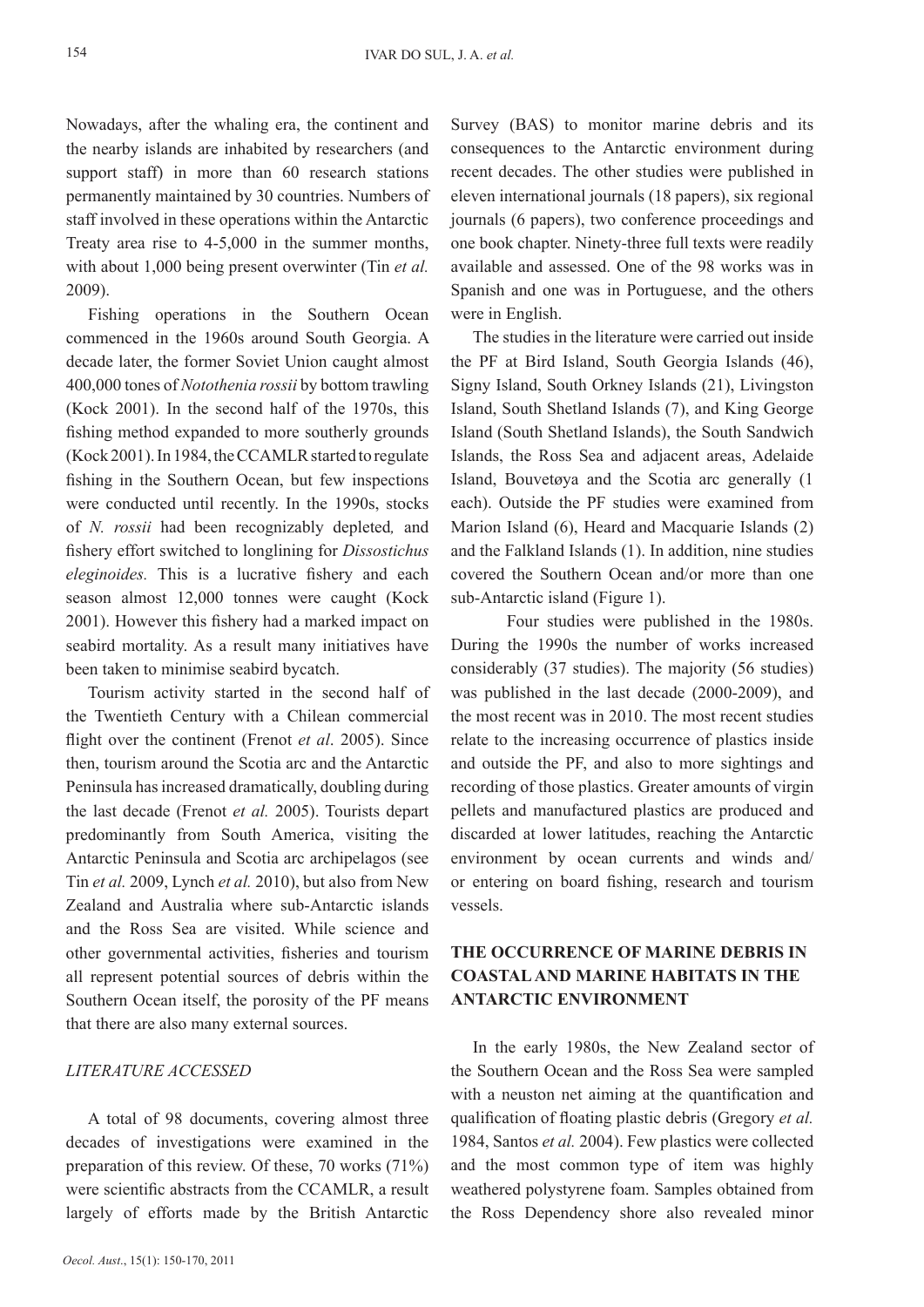amounts of marine debris, with only lumber being systemically identified along the whole shore (Gregory *et al.* 1984).

At Heard and Macquarie Islands, fishing-related debris, plastics and other types of marine debris were also sampled between 1986 and 1989 (Slip & Burton 1991). Lowest values of sampled marine debris were 13 items/km and 90 items/km at Heard (53°S, 73°E) and Macquarie Islands (54°S, 158°E), respectively. Plastics were the main type of material sampled on both islands. This study showed that fishing-related debris was most common at Heard Island (40% of the total) when compared with Macquarie Island (29%). To date, this study represents the only systematic monitoring of marine debris at these islands, although direct impacts on the marine biota have also been reported (Auman *et al.* 2004).

The scenario of plastic marine debris contamination in Antarctic, along with the rise of this type of marine pollution at lower latitudes and recognition of its potential impacts, stimulated the CCAMLR Parties to initiate marine debris monitoring programmes and to encourage the effective implementation of the Annex V of the MARPOL 73/78. The BAS started a systematic study at Bird Island, South Georgia, and Signy Island, South Orkney Islands in 1990.

On Main Bay (290 m long), Bird Island (54°S, 38°W), beach debris was monitored monthly from April to September during the austral winter. In the summer, the sampling procedure occurred only at the end of March because of the high breeding density of *Arctocephalus gazella* on the beach. Marine debris was counted and classified by material and/ or source (Walker *et al.* 1997). A total of 5,716 items (317.5±204.1 per year) were sampled between 1990 and 2007 (Rodwell 1990, Walker *et al.* 1997, Taylor & Croxall 1997, Staniland 1999, Aspey 2000, Jessopp 2001a, Tanton & Jessopp 2002, Le Bouard & Taylor 2007, Green & Warren 2003, Green & Robinson 2005, Taylor & Robinson 2006, Le Bouard 2008) (Figure 2). Total amounts represented a minimum of 0.2 items/m in 1990-1991 and a maximum of 2.8 items/m in 1996. During the first five monitored years, the number of items collected in the winter season was greater than during the summer (Walker *et al.* 1997). This pattern changed through the decade, since in 1996 the majority of items were sampled in March (Figure 2), which also occurred during the following years. Additionally, from 1996 to 2007, 73% of the total sampled marine debris was collected during the austral summer season.



**Figure 2.** Marine debris sampled at Bird Island, South Georgia, from 1990 to 2007. The 2001 winter season and the 2002 summer season were not monitored. From 1996 to 2007, the total amount of sampled marine debris was the sum of winter and summer sampled items. Data derived from Rodwell (1990), Walker et al. (1997), Taylor & Croxall (1997), Staniland (1999), Aspey (2000), Jessopp (2001a), Tanton & Jessopp (2002), Le Bouard & Taylor (2007), Green & Warren (2003), Green & Robinson (2005), Taylor & Robinson (2006) and Le Bouard (2008).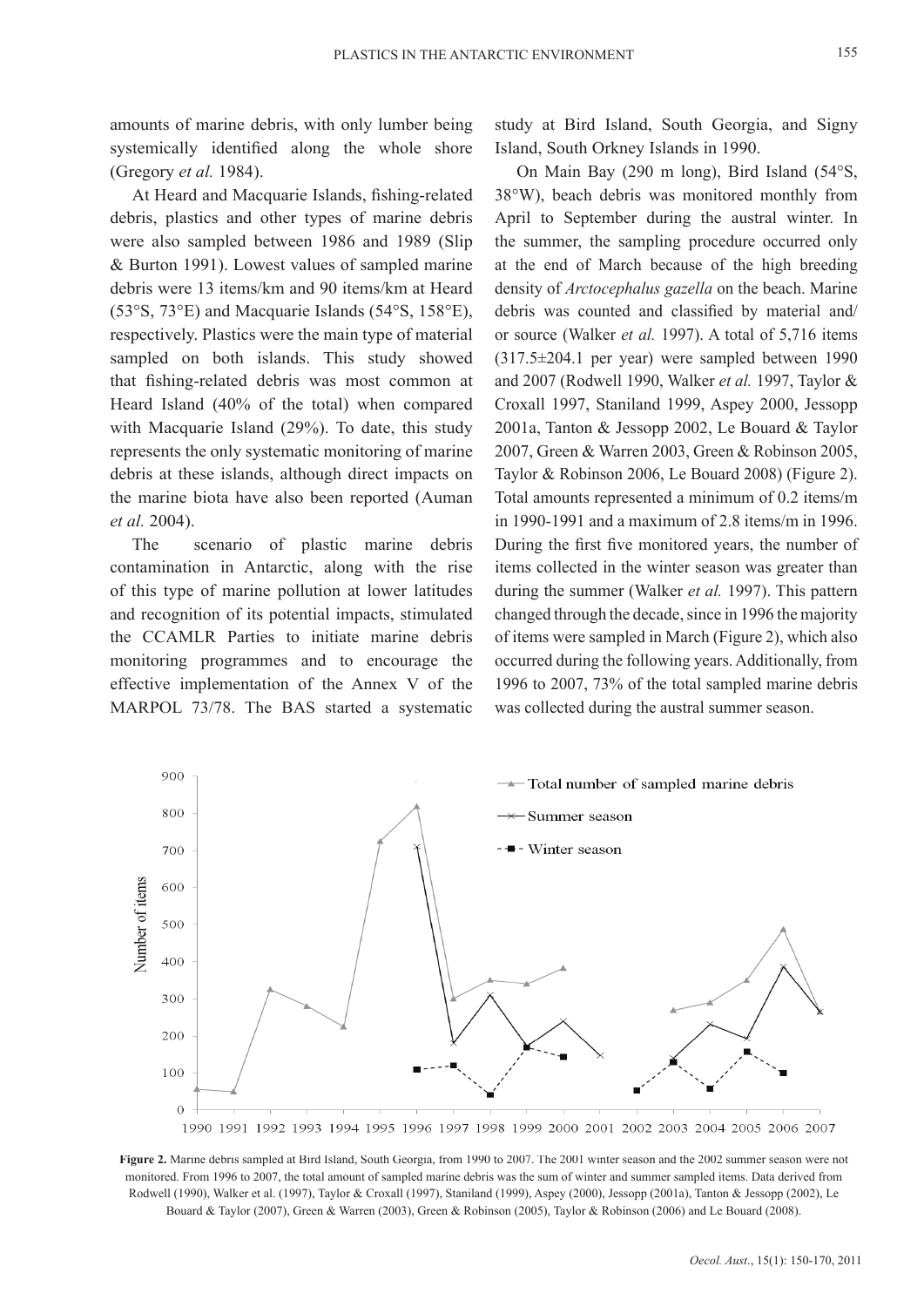The composition of materials revealed much about their sources at this location. The most common item sampled from 1992 to 2001 was nylon fishing line (Figure 3), which represented more than 50% of the total number of items. Walker *et al*. (1997) related the occurrence of nylon lines directly to longline fishing around South Georgia. Other fishing-related debris, such as plastic packaging bands, and items with multiple origins (miscellaneous) occurred in small amounts. However, this scenario changed in

2003, when the percentage of nylon lines declined to zero (2004-2007). Concomitantly, the frequency of miscellaneous items increased to 80%+ of total amounts (Figure 3), indicating that fishing vessels are making successful efforts to comply with the correct waste disposal procedures for both domestic and fishing-related waste (Green & Warren 2003). Additionally, 67 marine debris items, mainly plastic packaging bands and synthetic ropes were sampled at Husvik Beach, South Georgia (Convey *et al.* 2002).



**Figure 3**. Percentage of nylon fishing line, other fishing-related debris and miscellaneous items sampled at Bird Island, South Georgia, from 1990 to 2007. \*In 1997, the relative frequency of these items was not reported. \*\*In 1999, only nylon fishing line contribution was recorded. \*\*\*In 2000, the 'other fishing-related debris category' included sampled nylon fishing lines. Data derived from Walker *et al.* (1997), Staniland (1999), Aspey (2000), Jessopp (2001a), Tanton & Jessopp (2002), Green & Warren (2003), Green & Robinson (2005), Taylor & Robinson (2006) and Le Bouard & Taylor  $(2007)$ 

At Signy Island (60°S, 45°W), marine debris was collected from Cummings Cove, Foca Cove and Starfish Cove beaches (Lynnes & Shears 1997) from 1990 to 2008, always during the austral summer season (Shears *et al.* 1993, Lynnes & Shears 1997, 1999, 2000, Lynnes 2001a, Dunn 2002a, 2003a, 2006a, 2007a, Taylor 2005, Dunn & Waluda 2008). Marine debris was counted, measured and classified by material, weight and size. A total of 476 marine debris items (47.6±18.6 per year), weighing 134.9 kg (13.49±9.2 kg) were collected between 1997 and 2008 (Figure 4). Plastic was the main material

observed, representing between 38 (2000) and 80% (2007) of the total amounts. Packaging bands (all cut) were sampled throughout the study. Fishingrelated items seemed to follow the same pattern (Dunn 2002a, Dunn & Waluda 2008). The occurrence of fragmented polystyrene foam, small enough to be ingested by seals and seabirds, was highlighted by Lynnes & Shears (1999, 2000). Wood and metal were also found. Very low amounts (6-7% of items) originated from the neighboring research station or previous whaling station activities at the same location.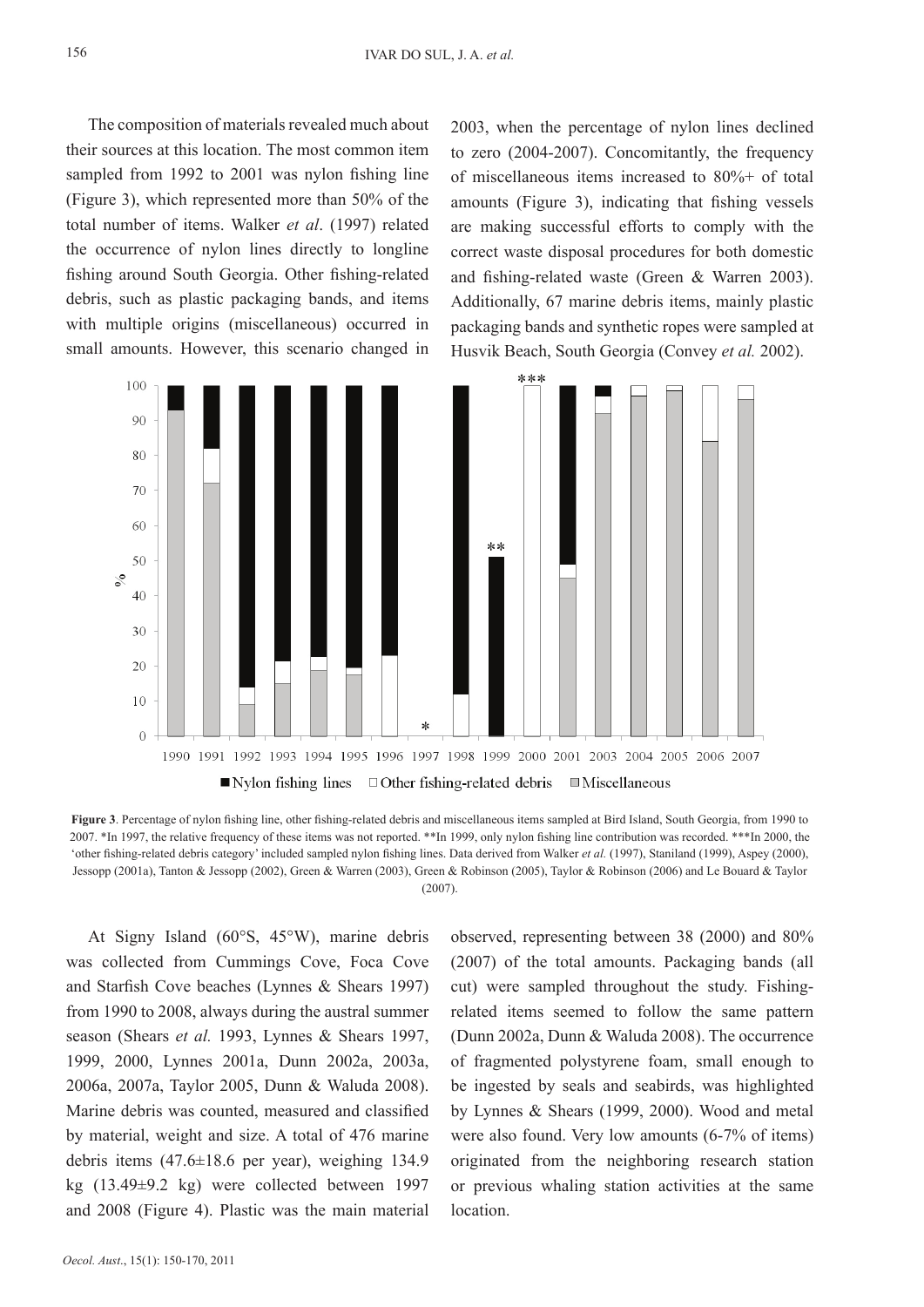

**Figure 4.** Numbers of items and weight of marine debris sampled at Signy Island, South Orkney Islands, from 1997 to 2008. 1998 and 2004 were not monitored. Data derived from Lynnes & Shears (1997, 1999, 2000), Lynnes (2001a), Dunn (2002a, 2003a, 2006a, 2007a), Taylor (2005) and Dunn & Waluda (2008).

Studies have also been reported from the South Sandwich Islands, Marion Island and the South Shetland Archipelago (Convey & Morton 1997, Torres *et al.* 1997, 1999, 2001, Nel & Hurford 1998a, Jones & Nel 1999, Convey *et al.* 2002, Aguilar & Torres 2005). At the South Sandwich Islands (57°S, 26°W) beach debris was sampled on Candlemas Island (1km length) in January and February 1997 and at Saunders Island also in January 1997. At Saunders Island, 58 items were sampled and the main identified material was weathered driftwood. Fishing-related debris was relatively scarce compared with other sites (Convey *et al.* 2002). Eight and 26 items were sampled at Candlemas Island in January and February, respectively (Convey & Morton 1997, Convey *et al.* 2002). These items were mainly plastic and polystyrene; neither packaging bands nor fishing lines were reported, in contrast to results for Bird Island (Walker *et al.* 1997). This highlights significant contamination rates despite the extremely remote location of these islands.

At Marion Island (46°S, 37°E), the increased accumulation of marine debris was considered related to illegal fishing (Nel & Hurford 1998a, Jones & Nel 1999). Polystyrene pieces, plastic bottles and fishing-related items were the most commonly sampled. In 1999, the number of polystyrene items had decreased but the proportion of other plastic debris increased (Jones & Nel 1999).

At the South Shetland archipelago (62°S, 58°W), studies have been carried out at Livingston (Torres & Gajardo 1985, Torres & Jorquera 1996, Torres *et al.* 1997, 1999, 2001, Aguilar & Torres 2005) and King George Islands (Sander *et al.* 2009). At least 5,000 marine debris items were sampled at Livingston Island between 1997 and 2005 (Figure 5). Plastics were always the main type of material and represented 95-98% of the total amounts (Torres *et al.* 2001, Aguilar & Torres 2005). Besides the occurrence of fishing-related debris (packaging bands, ropes), these studies highlighted the presence of expanded polystyrene from electronic equipment presumably lost during re-supply operations (Torres *et al.* 1997). Signs of burned plastics were also reported (Torres *et al.* 1997), evidencing the presence of incinerators on board some ships. Other materials sampled included metal, glass and paper.

At King George Island there are at least eight research stations, including the Brazilian Station "Comandante Ferraz", as well as tourism activities during austral summer seasons (Santos *et al.* 2004). There, a total of 186 items were sampled between 2003 and 2005 (Sander *et al.* 2009). Wood was the most common item (49%), followed by metal (18%) and plastic (16%). Cigarette butts were also collected near the scientific stations. The weathered wood was attributed to historical expeditions (abandoned structures and boats) (Sander *et al.* 2009).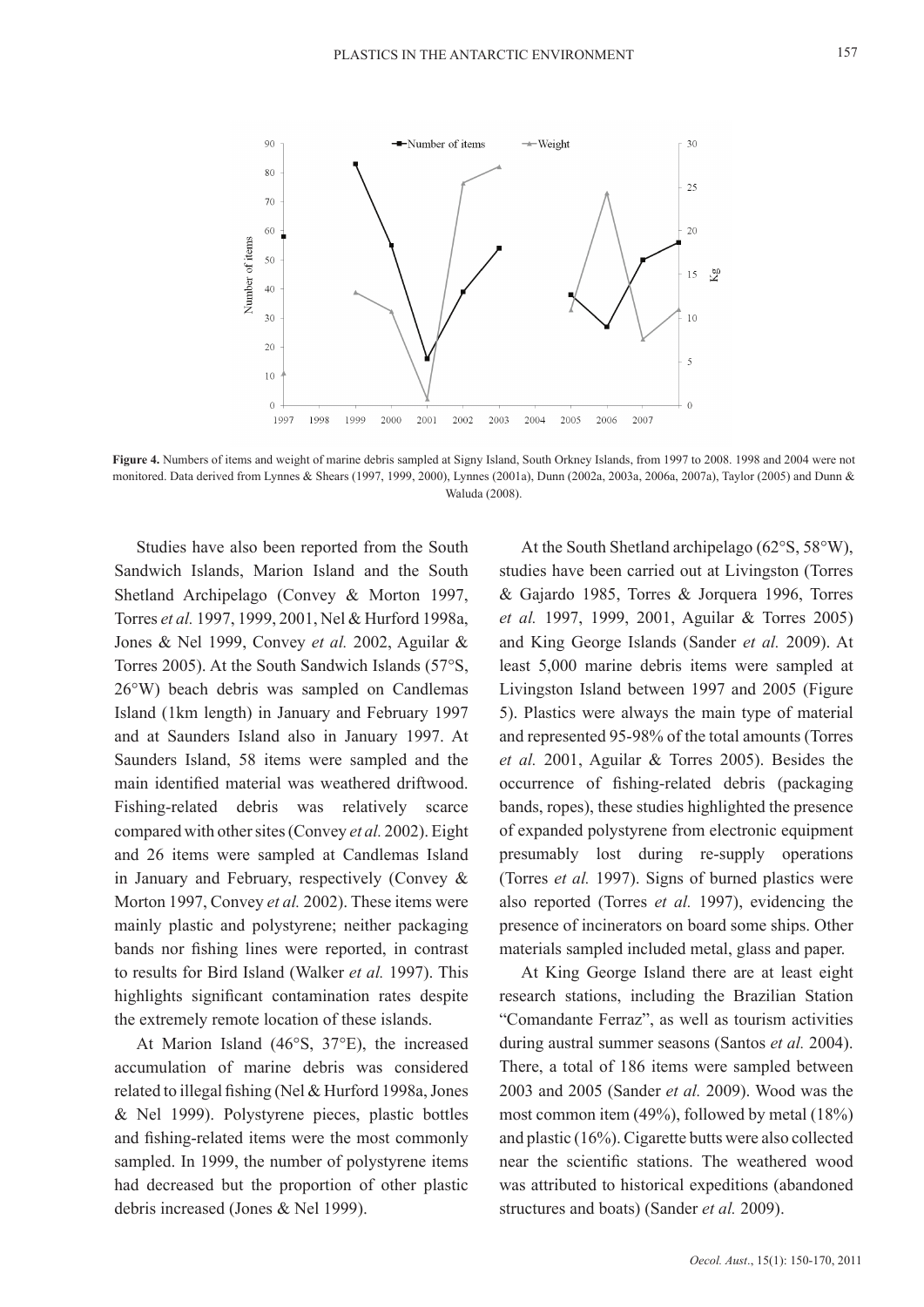

**Figure 5**. Numbers of items and weight of marine debris sampled at Livingston Island, South Shetlands Archipelago, in 1997, 1999, 2001 and 2005. Data from Torres *et al.* (1997, 1999, 2001) and Aguilar & Torres (2005).

North of the PF at Volunteer Beach (51°S, 59°W), on the north-eastern coast of the Falkland Islands, 892 marine debris items weighing 209 kg were collected in a six-month survey in 2001/02 (Otley & Ingham 2003). Plastic was the most common material (74%) followed by cotton and glass. Fishing-related debris dominated items (42%), as at other fishing grounds (Walker *et al.* 1997, Otley & Ingham 2003). The most frequently sampled items were clothes, ropes, polystyrene packing sheet, plastic packing bands and plastic fragments.

A 2001-2002 global transect of spot surveys of debris loadings of island shores along the Atlantic, from Arctic latitudes to the western Antarctic Peninsula, showed that the Southern Ocean islands examined (Trump, Adelaide, Wienke and King George Is.) were lowest – with 0-0.18 items per m of coast (Barnes & Milner 2005). Surveys made at sea have rarely been conducted around Antarctica, and most of these have consisted of brief daily observations of plastics around the Scotia and East Bellingshausen seas, recording  $\leq 5$  items per km<sup>2</sup> south of the PF (Barnes & Milner 2005).

More recently, plastics have been observed at the highest southern latitudes and in the most remote areas of the Southern Ocean, such as the Amundsen Sea (Barnes *et al*. 2010). On board researchers from BAS and Greenpeace observed 51 (41% plastics) and

69 marine debris items (43% plastics) in different parts of the Atlantic, Pacific and Indian sectors of the Southern Ocean. Plastic bags, cups, fishing buoys and packaging bands were amongst the identified items. The most southerly sampled item was a plastic packaging band, seen at 72.6°S, 107.3°W. However, BAS scientists on board HMS *Endurance* in February 2008 reported 3 items (two fishing buoys and a metal oil drum) even further south, at 73°S, 76°W near the Ronne Entrance south of Alexander Island (P. Convey, pers. obs., Barnes *et al.* 2010).

## *SPECIFIC INTERACTION BETWEEN MARINE DEBRIS AND THE BIOTA – ENTANGLEMENT*

In the early 1980s, neck collars started to be observed on fur seals *Arctocephalus gazella* at Bird Island, South Georgia (Bonner & McCann 1982). Collars were formed of marine debris such as nylon ropes, packaging plastic bands and rubber rings, and occasionally other types of items. Polypropylene ropes had circle shapes fastened with fishing knots, clearly related to fishery activities in the Southern Ocean. Other identified items were also related to fishing operations probably concentrated around the South Georgia area (Arnould & Croxall 1995). Year on year sightings and records of entangled fur seals confirm that this is a persistent problem at South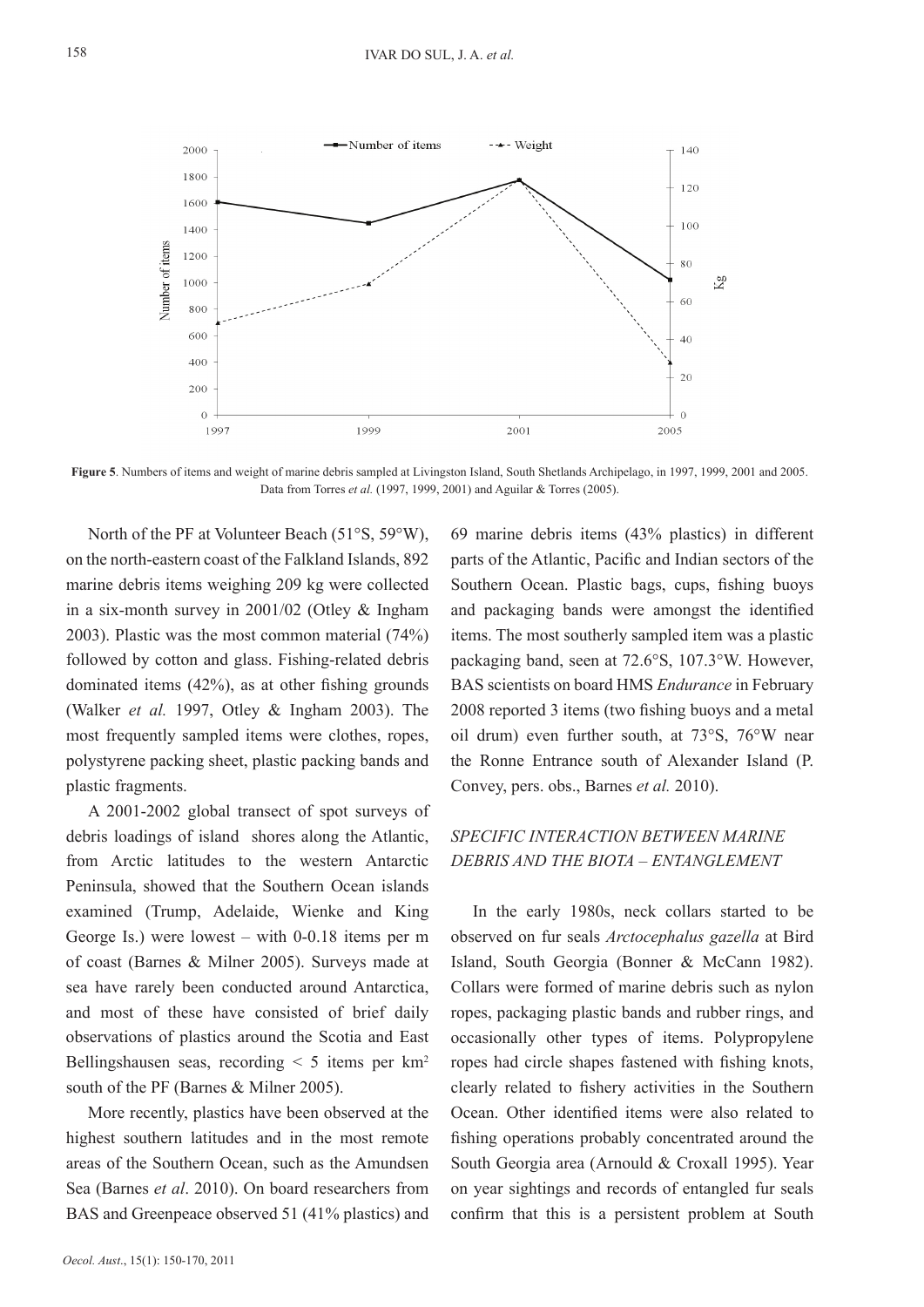Georgia (Croxall *et al.* 1990, Arnould 1992) and other locations. Numbers of entangled animals were similar to those reported in the northern Pacific region, where significant population declines have already been observed (Arnould & Croxall 1995).

Worried about the entanglement problem, the BAS, encouraged by the CCAMLR, started annual monitoring of fur seals at Bird Island in the summer of 1989. Twice a year (during the pup-rearing summer – November to March – and winter – April to October), the number, sex and age-classes of entangled animals were recorded, as well as type of entangling material and severity of entanglement injuries.

From 1989 to 2008, approximately 806 and 316 *A. gazella* were entangled at Bird Island during the summer and winter seasons, respectively (Figure 6). Juvenile males were the most frequently entangled and this was mainly in winter (Arnould 1992, Arnoud & Croxall 1993, Croxall *et al.* 1994, Walker & Taylor 1996, Taylor 1997, Staniland 1998, Aspey & Staniland 1999, Jessopp & Aspey 2000, Jessopp 2001b, Warren 2002, 2003, Robinson 2005, Malone 2006, 2007, Edwards 2008), when they dominated the population seen ashore. During the first five monitored years they frequently represented more than 60-70% of entangled individuals (Arnould & Croxall 1995). However, to that date, rates of entanglement probably had negligible effects on the reproductive rate of the South Georgia population (Arnould & Croxall 1995).



1989 1990 1991 1992 1993 1994 1995 1996 1997 1998 1999 2000 2001 2002 2003 2004 2005 2006 2007 2008

**Figure 6**. Numbers of entangled fur seals *A. gazella* observed at Bird Island, South Georgia, during the winter and summer seasons (1989-2008), and at Signy Island, South Orkney Islands, during the summer season (1997-2008). The 2003 winter season was not monitored at Bird Island and the 2004 summer season was not monitored at Bird and Signy Islands. Data from Arnould (1992), Arnoud & Croxall (1993), Croxall *et al.* (1994), Walker & Taylor (1996), Taylor (1997), Staniland (1998), Aspey & Staniland (1999), Jessopp & Aspey (2000), Jessopp (2001b), Warren (2002, 2003), Robinson (2005), Malone (2006, 2007) and Edwards (2008).

The prevalence of polypropylene ropes fastened with knots, among other types of items clearly from fishing activities (Bonner & McCann 1982), motivated the CCAMLR to prohibit the accidental or deliberate disposal of collar ropes and plastic packaging bands in the Antarctic Treaty Area in the 1995/96 summer season. A number of reports highlighted the increased prevalence of fishing debris on fur seals, illustrating the lack of inspection on illegal fishing vessel operations in the area (especially around South Georgia). The most common items were nylon net fragments and plastic packaging bands (Arnould &

Croxall 1995), responsible for approximately 80% of the entangling debris.

From 1997 to 2008 (Figure 6), 42 juvenile male *A. gazella* were observed entangled in marine debris at Signy Island, South Orkney Islands (Lynnes 1998, 1999, 2000, 2001b, Dunn 2002b, 2003b, 2006b, 2007b, Taylor 2005, Dunn & Waluda 2008). More severe and very severe injuries were reported when compared with the results from Bird Island. The authors suggested that the majority of fur seals observed entangled at Signy Island had become entangled in other areas, such as around South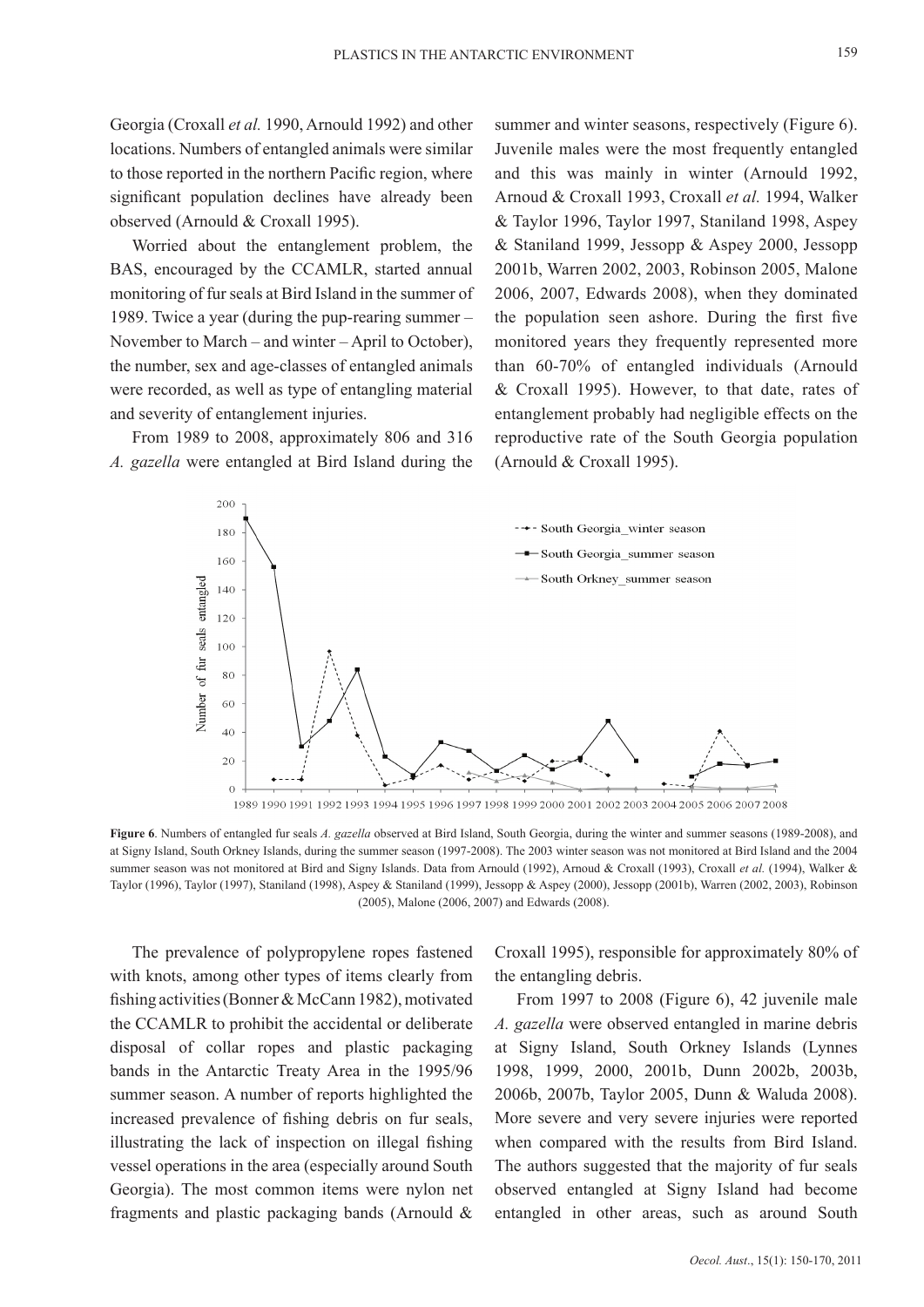Georgia, where fishing activities were higher (Lynnes 1999). At Livingston Island, the BAS also reported the entanglement of 20 *A. gazella* in packaging bands and fishing related debris over a decade, from 1988 to 1997 (Hucke-Gaete *et al.* 1997). A single live fur seal was also observed entangled at the South Sandwich Islands (Convey *et al.* 2002).

Packaging bands, nylon net fragments and ropes were also the main types of entangling materials reported at Marion Island and Bouvetøya (Hofmeyr *et al.* 2002, 2006). At Marion Island, 108 pinnipeds were recorded entangled over ten years (1991-2001). The majority were *A. tropicalis* (82%), followed by *A. gazella* (13%) and *Mirounga leonina* (5%). Hooks from the longline industry were also identified on seals (Hofmeyr *et al.* 2002). At Bouvetøya (54°S, 3°E), at least 106 *A. gazella* were observed entangled in marine debris during the summer seasons of 1997, 1999, 2001 and 2002. The number of entangled seals sighted per day significantly decreased over the period of the study (Hofmeyr *et al.* 2006). Once more, high prevalence of fishing debris (fishing nets, packaging bands and ropes) was reported. These authors suggested that the death of one individual was due to entanglement although more generally the form and severity of injuries seen on entangled animals suggests that death will be a frequent consequence.

Plastics entangle fur seals, restricting or decreasing efficiency of movement or resulting in injuries (Hofmeyer *et al.* 2002, 2006). Death may result from drowning, strangulation, the severing of arteries or organs, infection, an inability to evade predators or starvation due to an impaired ability to catch prey (Hofmeyer *et al.* 2002). Even if removed, plastic collar rings can cause suffering (open wounds), which may also result in infections (Hofmeyer *et al.* 2002).

# *MULTIPLE INTERACTIONS BETWEEN MARINE DEBRIS AND THE BIOTA – INGESTION, ENTANGLEMENT AND THE OCCURENCE OF MARINE DEBRIS ON NESTING AREAS*

Part of the available literature concerning impacts on seabirds in the Antarctic focuses on interactions between seabirds and longline fishing operations, which are a key element responsible for population declines, especially in albatrosses (Huin & Croxall

1996). In 1988 plastics were identified in the stomach contents of *Oceanites oceanicus* and *Daption capense* breading on the Antarctic continent (van Franeker & Bell 1988). These authors suggested that items were ingested outside Antarctica, since the Southern Ocean surface was considered free from plastics at this time (but see Gregory *et al*. 1984). Still in the 1980s, plastics were incidentally identified in the stomach contents of Procellariiformes, Charadriiformes and Sphenisciformes inside the PF, in the Weddell, Ross and Scotia Seas (Ainley *et al.* 1990). Eight (36%) of the 23 studied species had ingested plastic debris. All contaminated seabirds were petrels; other Procellariiformes with well developed gizzards, and those which regularly regurgitate indigestible matter, were not found to have ingested plastics.

At the beginning of the 1990s, the BAS, motivated by the CCAMLR, attempted to monitor interactions (ingestion of plastics, entanglement on fishing gear and occurrence of marine debris on nests and nesting areas) between seabirds and marine debris at Bird Island, South Georgia (Huin & Croxall 1994, Humpidge & Croxall 1996, Humpidge 1997, Hill 1998, 1999, Roberts 2000, 2001, Phalan 2002, 2003, Auman *et al.* 2004, Forster 2005, Snape 2006, 2007, Fox 2008).

The wandering albatross *Diomedea exulans* was the main species associated with marine debris and fishing gear, as well as reported to have ingested plastics (Cooper 1995, Huin & Croxall 1996). During one single year, individuals of this species at Bird Island may have ingested at least 630 fishing hooks (Phalan 2003) observed on regurgitation. Hooks were identified as those typically used in the demersal longline fishery for the Patagonia toothfish *D. eleginoides* around South Georgia and the Falkland Islands (Phalan 2003). Other identified items included squid jigs, nylon lines and ropes (associated with hooks), frequently observed impaled in seabirds; plastic bags, plastic fragments and even human food were also commonly observed on nests. Most of these items can be directly associated with fishery activities. Cigarette butts and gloves, with multiple potential sources, were also regurgitated by *D. exulans* at Bird Island (Huin & Croxall 1996)*.* Other species were also identified in association with marine debris, such as *Thalassarche chrysostoma*, *T. melanophrys,*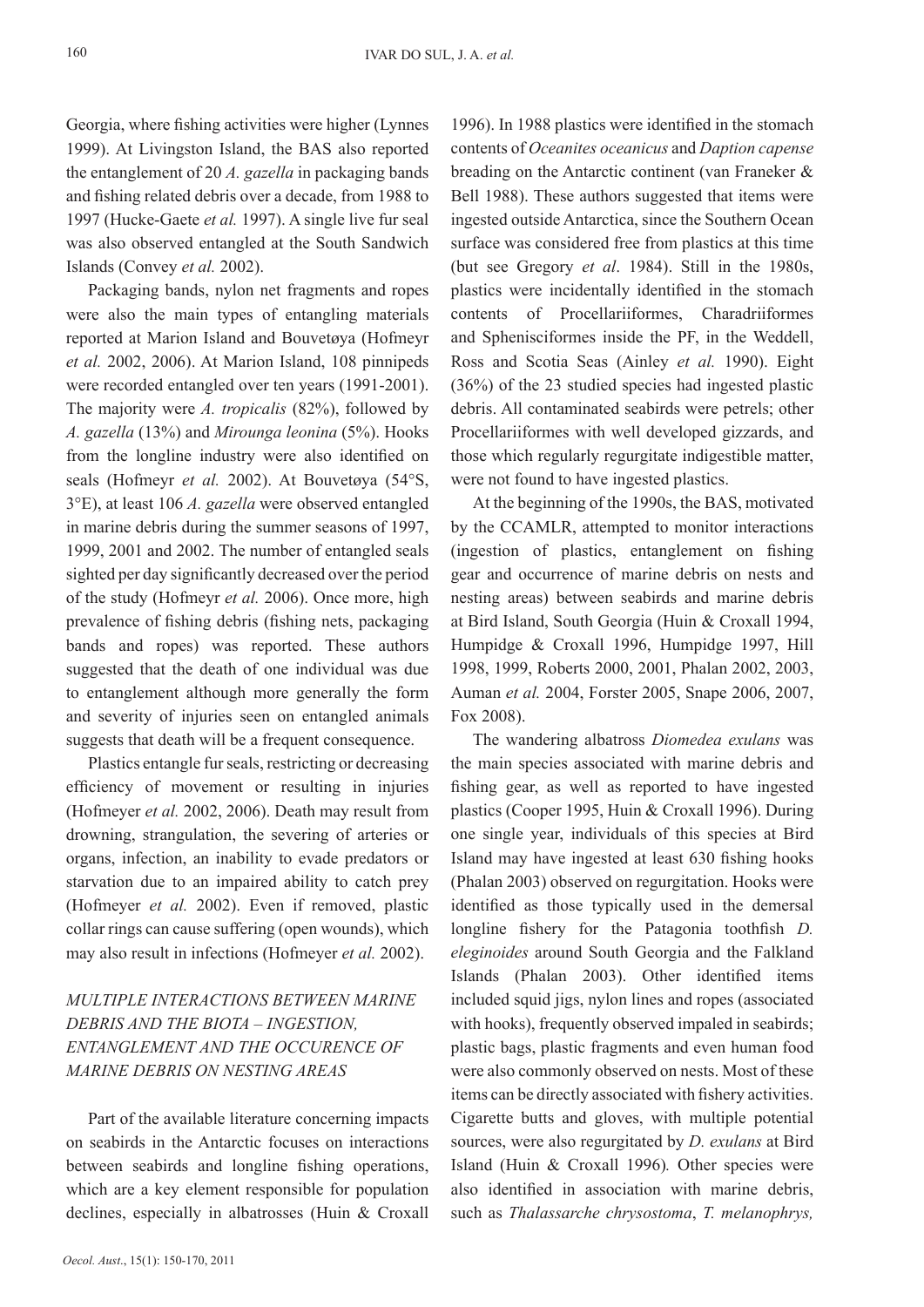*Procellaria aequinoctialis, Macronectes giganteus, M. halli, Pachyptila desolata* and *Stercorarius antarctica.* 

At Marion Island, rope nooses were the most common single item identified in association with seabirds (Nel & Hurford 1998b, Nel & Jones 1999, Nel & Nel 1999), followed by hooks. *D. exulans* was again the main species associated with marine debris and fishing gear (both on nests and entangled), while *Chionis minor* was the main species identified as having ingested plastic debris, besides other identified species (Nel & Nel 1999).

At Heard Island two *P. desolata* were found to have ingested plastic fragments (Auman *et al.* 2004). As these seabirds are surface seizers, it was not surprising to the authors that they had ingested plastics. However, the contamination of seabirds was not considered an important problem at Heard Island.

Ingested plastics obstruct the passage of food and/ or cause injuries in the upper gastrointestinal tract, which may lead to infections. Greater amounts can reduce feeding stimulus and death may result from starvation. Ingested debris are also regurgitated to chicks, when potential damaging consequences are magnified. Organic pollutants absorbed and adsorbed on plastics can be released into the digestive tracts, contaminating both adults and chicks. When entangled, seabirds are unable to fly, feed or evade predators. Entangled debris were also commonly related to fishery activities, such as nylon lines and synthetic ropes. Plastics use has also been observed in nests building, increasing the possibility of interactions between marine debris and seabirds. Besides fishing-related items, human food, plastic bags and plastic fragments were also observed.

# *A SPECIFIC TYPE OF INTERACTION BETWEEN MARINE DEBRIS AND THE BIOTA – LONG RANGE TRANSPORT ON FLOATING PLASTICS*

Scientific works concerning fouling of marine debris and potential dispersion of exotic species in the Southern Ocean have only recently (last decade) been reported in the literature (Barnes & Sanderson 2000, Barnes 2002, Barnes & Fraser 2003, Barnes *et al.* 2004, 2006, Lewis *et al.* 2005, Barnes & Milner 2005). The potential for introduction of exotic

species on floating plastic debris is ecologically more significant to the Southern Ocean (Barnes 2002). Seas around the Antarctic continent have been isolated by the Antarctic Circumpolar Current for at least 25 million years (Barnes *et al.* 2006), and it has remained a last frontier, since to date no exotic marine animal species have yet been identified (Barnes & Fraser 2003, Barnes *et al.* 2004, Barnes & Milner 2005).

However, marine debris (driftwood and fishingrelated debris) does cross the PFZ in both directions (see Convey *et al.* 2002 and Barnes *et al.* 2004) indicating that it is a viable route for organisms to raft. In addition, it has been estimated that plastics have doubled organisms' opportunities for dispersal at sub-polar latitudes (Barnes 2002), providing a real potential vector for the introduction of new species. However, fouling on vessel hulls may potentially create more opportunists for the transport of biological communities over long distances and across substantial biogeographical barriers (Lewis *et al.* 2005).

In 2003, a plastic packaging band was sampled at Adelaide Island (68° S), Antarctic Peninsula (Barnes & Fraser 2003) which showed that benthos were rafting on synthetic debris in the Southern Ocean. On this plastic were organisms from five phyla: Bryozoa, Porifera, Annelida, Cnidaria and Mollusca. The gastropod (Mollusca) and five bryozoans were endemic to the Southern Ocean. However, some bryozoans were at least 1 year old and were reproductively active, demonstrating that such debris colonists can survive through the southern polar winter and can potentially colonize new areas wherever they drift to (Barnes & Fraser 2003).

Studying floating marine debris in the Atlantic Ocean (79 $\degree$  N to 68 $\degree$  S), Barnes & Milner (2005) found that none of the Southern Ocean marine debris sampled carried colonists. However, across the latitudes studied, the highest frequencies of such colonists were found with the highest abundance of marine debris. If current quantities of debris found in the Southern Ocean increase, this scenario may change in the near future (Barnes & Milner 2005). Further, warming is predicted to take place in the Southern Ocean, and has been reported particularly west of the Antarctic Peninsula (Convey *et al.* 2009, Turner *et al.* 2009), and the PF may not continue to act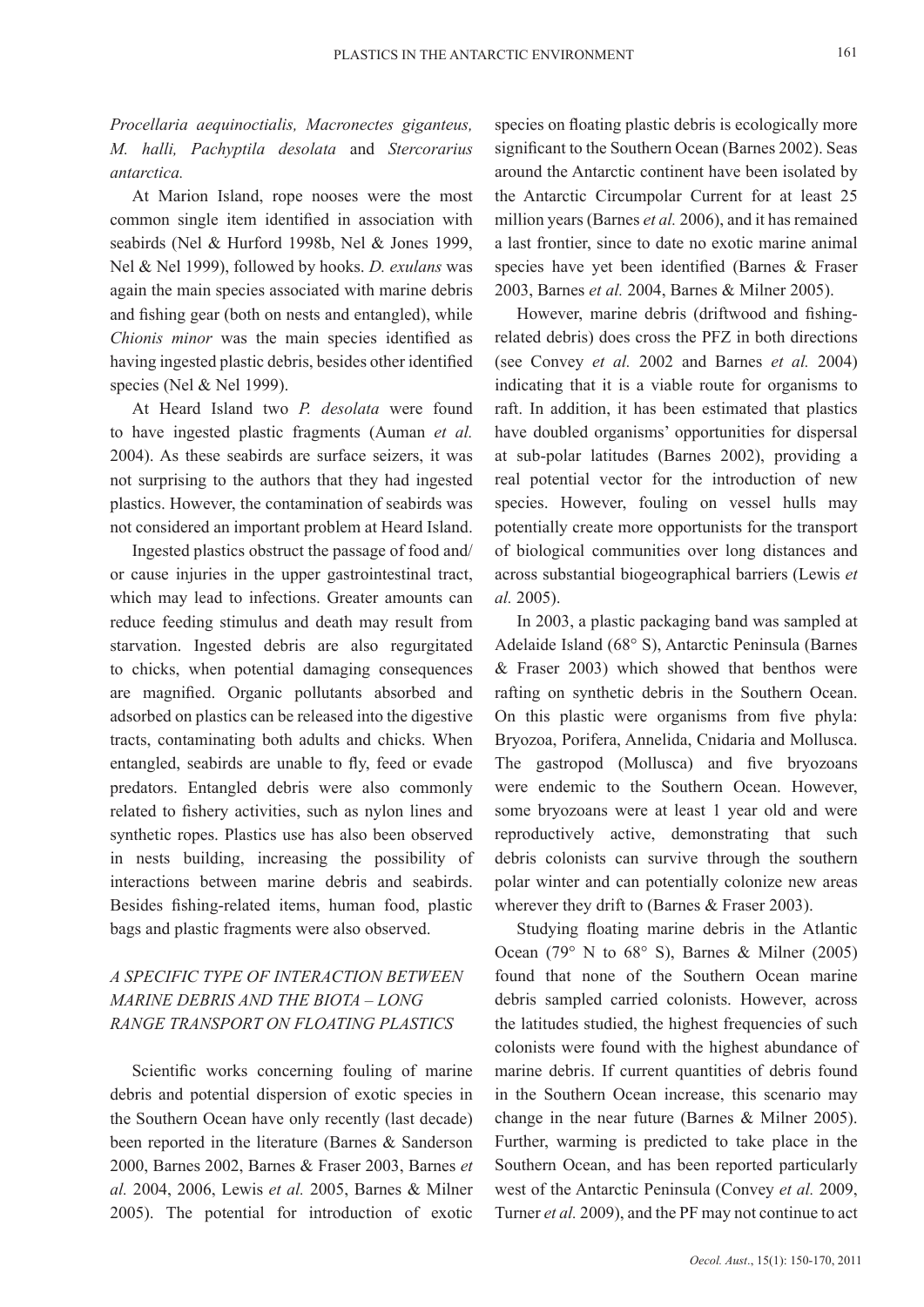as an efficient shield (Barnes & Milner 2005, Barnes *et al.* 2006) to the transport, establishment and spread of new species (Barnes *et al.* 2004).

### **DISCUSSION**

The accessible literature was classified according to their main subject: (1) the occurrence of marine debris on coastal and marine habitats in the Antarctic environment (40 studies); (2) the occurrence of entanglement between marine debris and pinnipeds (31 studies); (3) Multiple interactions (ingestion, entanglement and occurrence of marine debris on nesting areas) between seabirds and marine debris (21 studies); and (4) long range transport on floating plastics (7 studies).

These studies all confirm the prevalence of plastics on beaches in Antarctica and the sub-Antarctic islands, as well as floating in the Southern Ocean. Almost anywhere in the Southern Ocean, identified sources included fishing activities, governmental research and tourism. Regulated and illegal fisheries provided by far the greatest source. Plastic packaging bands, nylon lines, ropes and net fragments are among the most sampled items which can be directly related to regional fishing operations. Polystyrene and foam (as well as metal, glass, paper and cloth) were also identified, but these can have multiple sources. Highly weathered driftwood was mainly related to abandoned research infrastructure and boats, and historical industries and exploration (Sander *et al.* 2009). Greater amounts of marine debris are usually reported in the austral summer season, including more surveys and easier observation but more importantly more ships and fishing operations being present (Walker *et al.* 1997), as well as the lower accessibility of the more southern beaches through ice accumulation in winter (Convey *et al.* 2002).

At Bird Island, no significant differences in marine debris contamination on beaches were seen between the 1990s and the 2000s decades despite the development of international protocols and Commissions, CCAMLR actions (such as scientific monitoring and prohibition measures) and the civil society initiatives. Over the period the consequences of marine debris on coastal and marine environments and biota have been frequently highlighted in both scientific and public arenas, stimulating action in

response over the last decade. However spatial and temporal trends and/or the establishment of significant changes for better scenarios are limited since different methods were applied to sample and classify marine debris even in the Antarctic environment.

The fur seal *A. gazella* is the main pinniped species vulnerable to entanglement in the Antarctic environment. In spite of conservation measures, significant differences between decades were not reported. True frequencies of entanglement may be much higher since some animals may not visit beaches during monitoring (Arnould & Croxall 1995, Santos *et al.* 2004). At Marion Island the sub-Antarctic fur seal *A. tropicalis* is similarly threatened.

Ingestion, entanglement and occurrence of marine debris on nesting areas had impacts on seabirds in the Antarctic environment for at least three decades. Procellariiformes were in greatest danger within the PF, paralleling reports in others studies around the world. Most ingested items, such as hooks, are directly related to fishing activities in the Southern Ocean. However, gloves, cigarettes butts and plastic fragments with multiple potential sources are also frequently ingested.

Fouling items as potential vectors to the introduction of exotic species into the Antarctic environment is the least studied issue identified in this review. Plastic debris can transport a rich fauna and flora around the globe, reaching the most remote areas, even in the Southern Ocean (Barnes 2002). At lower latitudes the introduction of exotic species through this mechanism is suspected, but the contexts strongly differ. Warmer waters have long had multiple sources of natural debris and rafting, furthermore few if any locations are free from exotic species. In the Antarctic environment new and increased opportunities for aliens to raft in coincide with rapid recent warming and reduced sea ice around West Antarctica which likely increases survival prospects of colonists, putting potentially vulnerable communities and endemic species at risk. The PF, which has acted as an efficient shield to exotic species entrance over many millions of years, may reduce in effectiveness with ocean warning and surface oceanic circulation changes (Frenot *et al.* 2005).

The studies reviewed here are important as baselines for future studies in the Antarctic environment. Since plastic production continues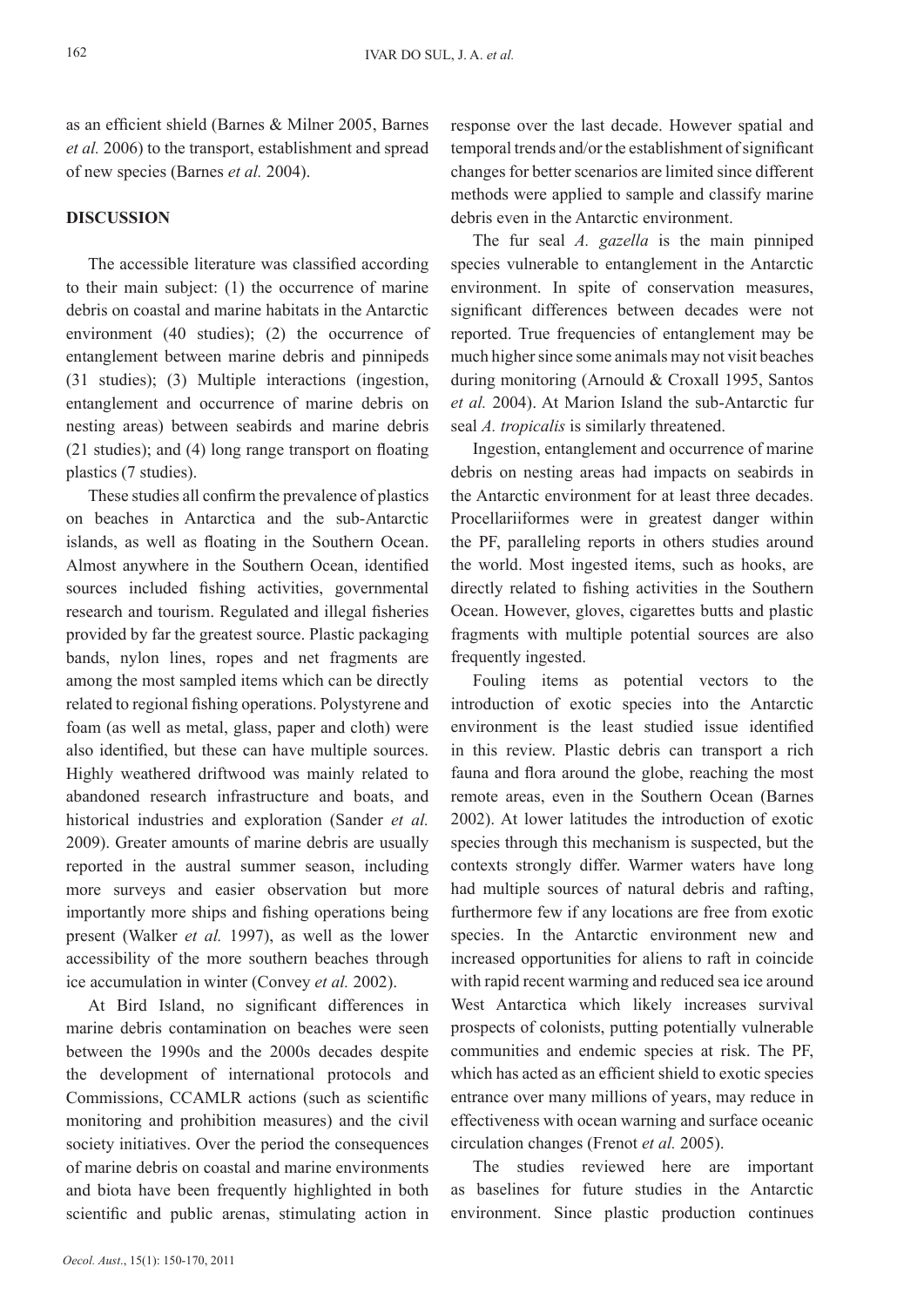to accelerate in the current decade, and is not accompanied globally by improved management actions or environmental education, the amounts and impacts of plastics in Antarctica are also expected to increase. Understanding of marine debris impacts is required across a wide range of subjects, such as the occurrence of floating and deposited micro-plastics (<1mm), incidence of virgin plastic pellets, transport of organic pollutants on plastic pieces, impacts of ghost fishing to cetaceans and other groups, and the fragmentation of plastics under severe climate conditions, providing a great challenge and impetus for future research, and the delivery of that research into the industrial, public and political spheres.

# *CONNECTIVITY BETWEEN ANTARCTIC AND SOUTH AMERICA IN RELATION TO PLASTIC POLLUTION*

The Scotia arc mountain chain is mostly subsurface and includes four major archipelagos (South Georgia, South Sandwich, South Orkney and South Shetland) and the Antarctic Peninsula, linking South America (the closest point of Antarctica to another continent, with ~800 km separating Tierra del Fuego from the South Shetland Islands) with west Antarctica (Figure 1). These islands represent ideal localities for the monitoring of floating plastics from lower latitudes which may reach the Antarctic environment.

Plastic bottles and other labeled marine debris manufactured in South America have already been identified both within the Scotia arc (Convey & Morton 1997, Convey *et al.* 2002) and outside the PF at Marion Island (Nel & Hurford 1998a, 1998b). Oceanographic mechanisms (surface ocean currents and wind cells) are responsible for the transport of floating plastics in the tropical Atlantic (Santos *et al.* 2005) as well as in the Southern Ocean. In the South, they may cross the PF pushed by the westerlies from higher (tropical Atlantic) (Ivar do Sul & Costa 2007) to lower (~60°S) atmospheric pressures. Marine debris are then transported by the Antarctic Circumpolar Current, deposited on beaches or exported again to lower latitudes.

Marine debris can also cross the PFZ carried by nektonic animals such as seabirds and seals (Barnes *et al.* 2004). During the austral winter migratory marine biota reach lower latitudes, when seabirds ingest

floating plastics in the open ocean; on nesting areas, plastics can then be regurgitated to chicks. Fur seals can also become entangled on the South American continental shelf or along populated shores. Greater quantities of plastics traveling in the Southern Ocean (Barnes 2002) increase the possibility of transport of colonists to Antarctica. If warmer temperatures are observed in the Drake Passage (Meredith & King 2005, Hughes & Convey 2010), marine invertebrates from South America and adjacent areas will probably reach the PF and the Antarctic continent alive on floating plastics (Barnes & Fraser 2003, Barnes *et al.* 2004, Frenot *et al.* 2005).

Shipping may also be important in transporting aliens but plastic debris is easily colonized, its long transit times to Antarctica are likely to reduce the thermal shock of crossing the PF and plastics can reach any shore (compared to a very restricted number of ship ports) or even sink to deposit benthos directly into suitable habitat. The scale of this problem is still almost entirely unknown, but it is probably the most important problem related to marine debris pollution in the Antarctic environment.

Studies concerning other potential connections (and barriers) between Antarctica and South America in relation to plastic pollution are required to improve preventive measures and the conservation of this important environment by South American countries. These include (a) studies of eddies formed in the PFZ which may facilitate the introduction of fouling biota on floating plastics; b) plastic dispersal by winds during the winter and summer seasons; (c) winddriven vortical circulation as Langmuir cells (Barstow 1983) and the accumulation of (micro) plastics in the Southern Ocean; (d) unidentified sources of plastics impacting the Scotia arc; and (e) the development of tourism activities and cruises from South America to the Antarctic Peninsula, and how they may influence plastic amounts. Integral to all these fundamental research and management aims is the establishment of robust multi-year monitoring programmes.

#### **FINAL REMARKS**

The Antarctic environment is no exception in relation to global marine debris problems despite being furthest from most sources. As observed elsewhere, sources in the Antarctic environment are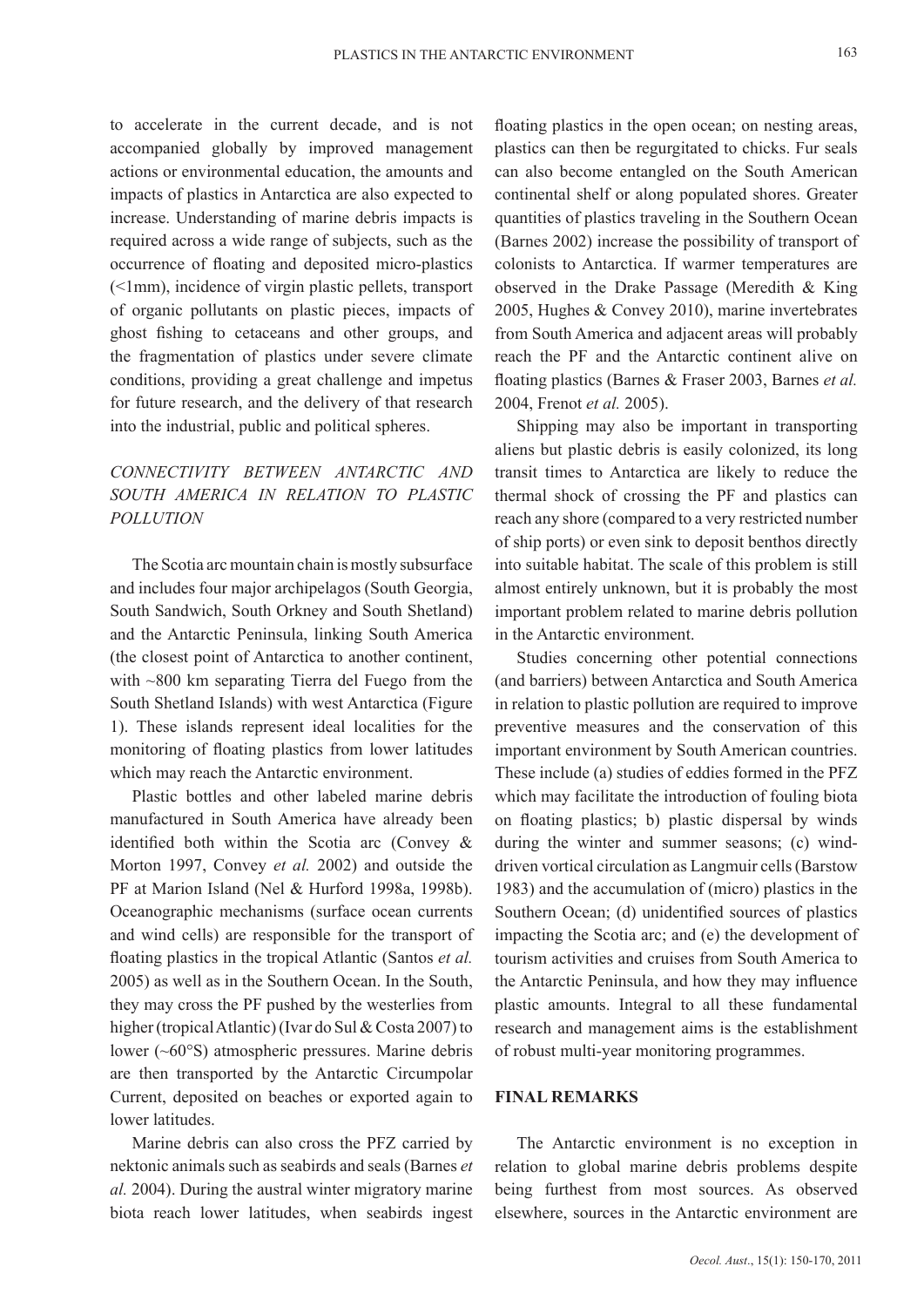both marine- and land-based. Marine-based sources include fishing, and research/tourism vessels traveling in the Southern Ocean, but also global oceanic debris rafting across the PF. Land-based sources are mainly research stations established on the continent and the sub-Antarctic islands.

Fishing operations are important sources of marine debris to Antarctica, contributing not only directly fishing-related debris but also miscellaneous items. However, it is difficult to attribute some types of item, such as unlabeled plastic bottles, since these items can derive from many sources. In the current review, few of the studies examined related the sampled marine debris to research stations or vessels, while the impacts of tourism on plastic debris contamination have yet to be quantified. The establishment of currently nonindigenous biota to the Antarctic environment is an additional predicted consequence of global warming, either as natural colonists or with anthropogenic assistance. The combination of greater vector density (e.g plastic debris) for transport, with warmer temperatures and reduced sea ice may significantly improved survival and establishment of rafters. The PF position and structure may also change exposing the Southern Ocean and the Antarctic environment to greater threats from non-indigenous species.

The occurrence of plastics in the Antarctic environment is a significant problem that has to be recognized and acted on by all Parties conducting activities in Antarctica, as well as by all populations living at lower latitudes, in order to reduce plastic production and disposal into coastal and marine environments. With correct preventive measures, there is still the opportunity in Antarctica to avoid the drastic consequences that are observed on urbanized beaches in tropical countries or at the North Pacific Gyre (e.g. Moore 2008).

In drafting this review, it has become clear that the majority of available studies are published in the form of internal reports and other types of 'grey literature'. Thus they are not readily available either to the scientific community or to those in the public and policy making arenas. There is therefore an urgent challenge to the science community to bring this important issue to these wider audiences. Even where initiatives have been developed over recent decades aimed at reducing the incidence and impacts of marine and particularly plastic debris, for instance

through the CCAMLR, there appears to have been a very uneven take-up or application of protocols for simply obtaining the baseline data required to monitor the effectiveness of these initiatives across the international Antarctic research community. Even based on the limited data currently available, it seems clear that only the tip of the iceberg has been identified thus far in relation to the problems and impacts of marine debris in the Southern Ocean and on Antarctica. This provides a further and urgent challenge to all the Parties to the Antarctic Treaty.

**ACKNOWLEDGMENTS:** Figure 1 is reprinted with the permission of Antarctic Science Ltd. (www.journals.cambridge.org/action/ displayJournal?jid=ANS). We thank two anonymous referees for their helpful comments.

#### **REFERENCES**

AGUILAR, C. & TORRES, D. 2005. Marine debris survey at Cape Shirreff, Livingston Island, Antarctica, in 2004/05. Pp. 03- 03. *In:* CCAMLR Scientific Abstracts, Hobart, Australia. 53p. http://www.ccamlr.org/pu/e/e\_pubs/sa/abs05.pdf (Accessed in August, 2010).

AINLEY, D.G.; FRASER, W.R. & SPEAR, L.B. 1990. The incidence of plastic in the diets of Antarctic seabirds. Pp. 682-691. *In*: R.S. Shomura. & M.L. Godfrey (eds.). Second International Conference on Marine Debris. Havaí, EUA. http:// swfsc.noaa.gov/publications/TM/SWFSC/NOAA-TM-NMFS-SWFSC-154\_TOC.PDF. (Acesso em 22/08/2010).

ARNOULD, J.P.Y. 1992. Entanglement of Antarctic fur seals in man-made debris at Bird Island, South Georgia. Pp. 01-01. *In:* CCAMLR Scientific Abstracts, Hobart, Australia. 49p. http://www.ccamlr.org/pu/e/e\_pubs/sa/abs92.pdf (Accessed in August, 2010).

ARNOULD, J.P.Y. & CROXALL J.P. 1993. Entanglement of Antarctic fur seals *Arctocephalus gazella* in man-made debris at Bird Island, South Georgia during the 1992 winter and 1992/93 pup-rearing season. Pp. 01-01. *In:* CCAMLR Scientific Abstracts, Hobart, Australia. 45p. http://www.ccamlr.org/pu/e/e\_pubs/sa/ abs93.pdf (Accessed in August, 2010).

ARNOULD, J.P.Y. & CROXALL J.P. 1995. Trends in entanglement of Antarctic fur seals (*Arctocephalus gazella*) in man-made debris at South Georgia. *Marine Pollution Bulletin*, 30: 707-712.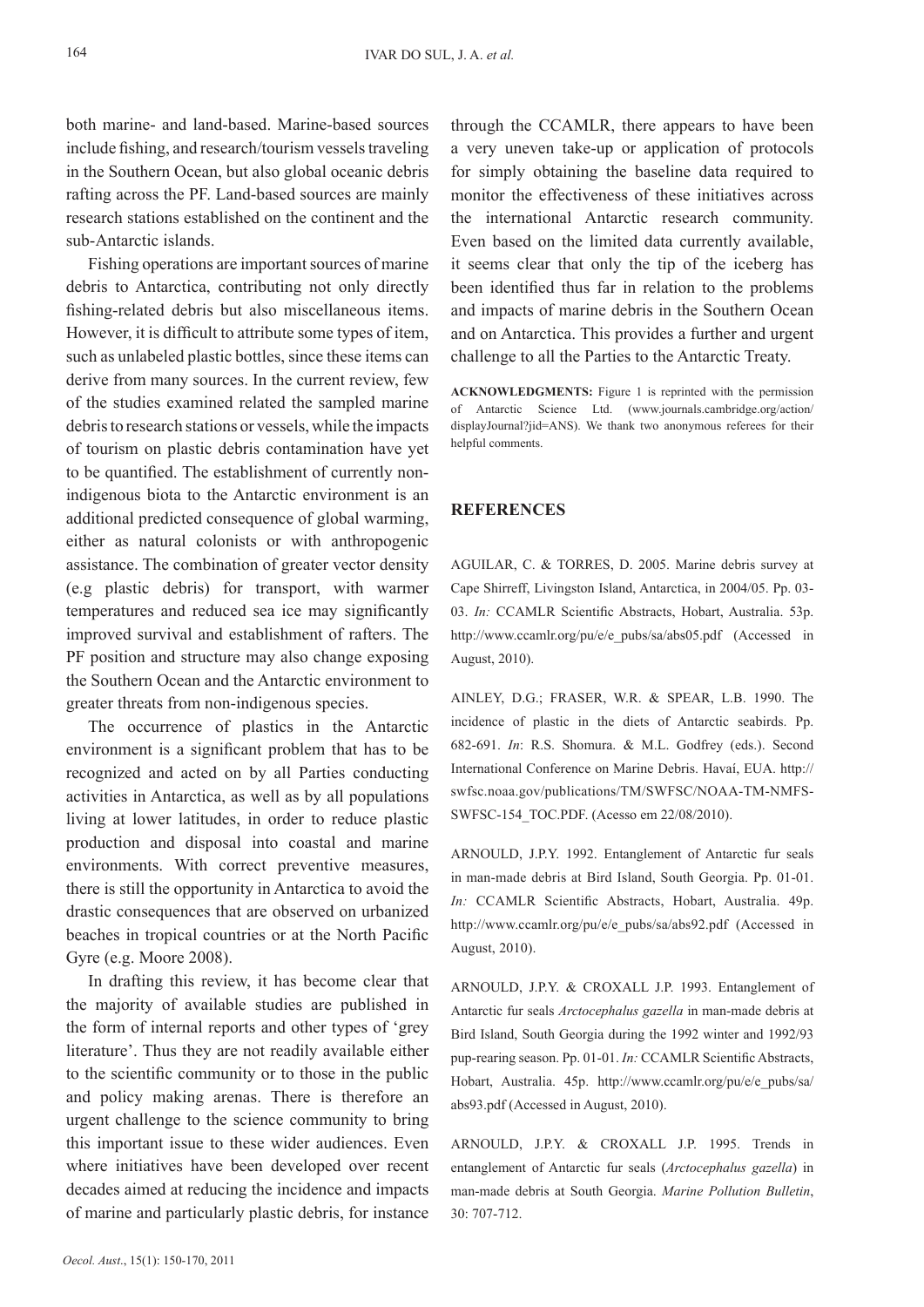ASPEY, N.J. & STANILAND, I.J. 1999. Entanglement of Antarctic fur seals *Arctocephalus gazella* in man-made debris at Bird Island, South Georgia during the 1998 winter and 1998/99 pup-rearing season. Pp. 03-03. *In:* CCAMLR Scientific Abstracts, Hobart, Australia. 49p. http://www.ccamlr.org/pu/e/e\_pubs/sa/ abs99.pdf (Accessed in August, 2010).

ASPEY, N.J. 2000. Beach debris survey-Main Bay, Bird Island, South Georgia 1989/90. Pp. 01-01. *In:* CCAMLR Scientific Abstracts, Hobart, Australia. 40p. http://www.ccamlr.org/pu/e/e\_ pubs/sa/abs00.pdf (Accessed in August, 2010).

AUMAN, H.J.; WOEHLER, E.J.; RIDDLE, M.J. & BURTON, H. 2004. First evidence of ingestion of plastic debris by seabirds at Sub-Antarctic Heard Island. *Marine ornithology*, 32: 105-106.

BARNES, D.K.A. & SANDERSON, W.A. 2000. Latitudinal patterns in the colonization of marine debris. Pp. 154-160. *In*: A. Herrera Cubilla & J.B.C. Jackson (Eds.). Proceedings of the 11th International Bryozoology Association Conference. Smithsonian Tropical Research Institute, Balboa. 438p.

BARNES, D.K.A. 2002. Invasions by marine life on plastic debris. *Nature*, 416: 808-809.

BARNES, D.K.A. & FRASER, K.P.P. 2003. Rafting by five phyla on manmade flotsam in the Southern Ocean. *Marine Ecology Progress Series*, 262: 289-291.

BARNES, D.K.A; WARREN, N.L.; WEBB, K.; PHALAN, B. & REID, K. 2004. Polar pedunculate barnacles piggy-back on pycnogona, penguins, pinniped seals and plastics. *Marine Ecology Progress Series*, 284: 305-310.

BARNES, D.K.A. & MILLER, P. 2005. Drifting plastic and its consequences for sessile organism dispersal in the Atlantic Ocean. *Marine Biology*, 146: 815-825.

BARNES, D.K.A.; HODGSON, D.A.; CONVEY, P.; ALLEN, C.S. & CLARKE, A. 2006. Incursion and excursion of Antarctic biota: past, present and future. *Global Ecology and Biogeography*, 15: 121-142.

BARNES, D.K.A.; GALGANI, F.; THOMPSON, R.C. & BARLAZ, M. 2009. Accumulation and fragmentation of plastic debris in global environments. *Philosophical Transactions of the Royal Society B*, 364: 1985-1998.

BARNES, D.K.A.; WALTERS, A. & GONÇALVES, L. 2010. Macroplastics at sea around Antarctica. *Marine Environmental Research*, 70: 250-252.

BARSTOW, S.F. 1983. The ecology of Langmuir circulation: A review. Marine Environmental Research, 9: 211-236.

BONNER, W.N. & MCCANN, T.S. 1982. Neck collars on fur seals, *Arctocephallus gazella*, at South Georgia. *British Antarctic Survey Bulletin*, 57: 73-77.

CLARKE, A. & JOHNSTON, N.M. 2003. Antarctic marine benthic diversity. *Oceanography and Marine Biology: an Annual Review*, 41: 47-114.

CLARKE, A.; BARNES, D.K.A. & HODGSON, D.A. 2005. How isolated is Antarctica? *Trends in Ecology and Evolution*, 20: 10-3.

CONVEY, P. & MORTON, A. 1997. Beach debris survey – South Sandwich Islands. *CCAMLR-XVI/BG/10*. CCAMLR, Hobart, Australia. Pp. 01-01. *In:* CCAMLR Scientific Abstracts, Hobart, Australia. 40p. http://www.ccamlr.org/pu/e/e\_pubs/sa/abs97.pdf (Accessed in August, 2010).

CONVEY, P.; BARNES, D.K.A. & MORTON, A. 2002. Debris accumulation on oceanic island shores of the Scotia Arc, Antarctica. *Polar Biology*, 25: 612-617.

CONVEY, P.; BINDSCHADLER, R.A.; DI PRISCO, G.; FAHRBACH, E.; GUTT, J.; HODGSON, D.A.; MAYEWSKI, P.; SUMMERHAYES, C.P. & TURNER, J. 2009. Antarctic Climate Change and the Environment. *Antarctic Science,* 21: 541-563.

COOPER, J.M. 1995. Fishing hooks associated with albatrosses at Bird Island, South Georgia, 1992/93. *Marine Ornithology*, 23: 17-21.

CROXALL, J.P.; RODWELL, S. & BOYD, I.L. 1990. Entanglement in man-made debris of Antarctic fur seals at Bird Island, South Georgia. Marine Mammal Science, 6: 221-233.

CROXALL, J.P.; REID, K. & ARNOULD, J.P.Y. 1994. Entanglement of Antarctic fur seals *Arctocephalus gazella* in man-made debris at Bird Island, South Georgia during the 1993 winter and 1993/94 pup-rearing season. Pp. 01-01. *In:* CCAMLR Scientific Abstracts, Hobart, Australia. 44p. http://www.ccamlr. org/pu/e/e\_pubs/sa/abs94.pdf (Accessed in August, 2010).

DUNN, M. 2002a. Beach debris survey – Signy Island, South Orkney Islands 2001/02. Pp. 01-01. *In:* CCAMLR Scientific Abstracts, Hobart, Australia. 54p. http://www.ccamlr.org/pu/e/e\_ pubs/sa/abs02.pdf (Accessed in August, 2010).

DUNN, M. 2002b. Entanglement of Antarctic fur seals (*Arctocephalus gazella)* in man-made debris at Signy Island,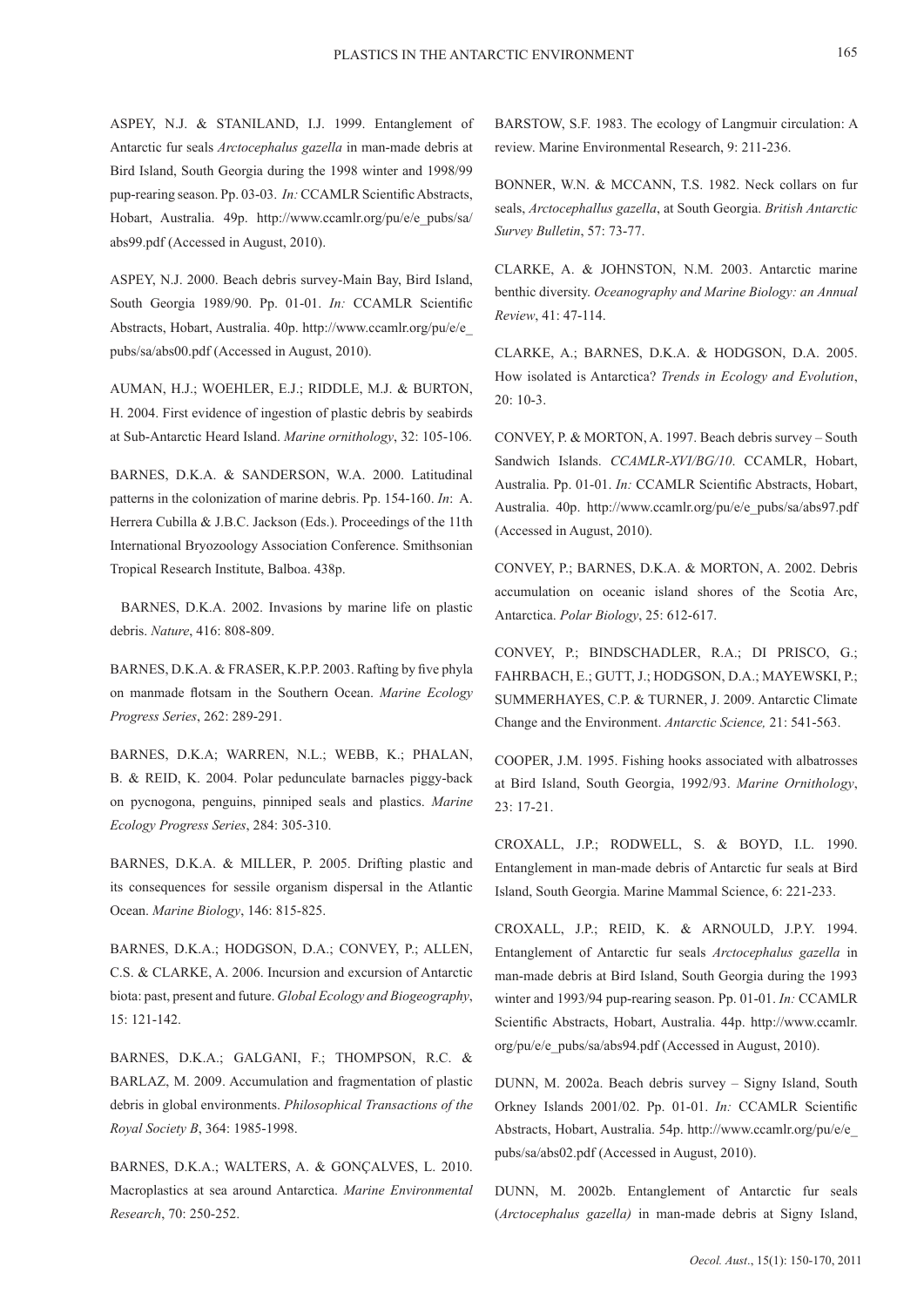South Orkney Islands 2001/02. Pp. 02-02. *In:* CCAMLR Scientific Abstracts, Hobart, Australia. 54p. http://www.ccamlr. org/pu/e/e\_pubs/sa/abs02.pdf (Accessed in August, 2010).

DUNN, M. 2003a. Beach debris survey – Signy Island, South Orkney Islands 2002/03. Pp. 02-02. *In:* CCAMLR Scientific Abstracts, Hobart, Australia. 62p. http://www.ccamlr.org/pu/e/e\_ pubs/sa/abs03.pdf (Accessed in August, 2010).

DUNN, M. 2003b. Entanglement of Antarctic fur seals (*Arctocephalus gazella)* in man-made debris at Signy Island, South Orkney Islands 2002/03. Pp. 02-02. *In:* CCAMLR Scientific Abstracts, Hobart, Australia. 62p. http://www.ccamlr. org/pu/e/e\_pubs/sa/abs03.pdf (Accessed in August, 2010).

DUNN, M. 2006a. Beach debris survey – Signy Island, South Orkney Islands 2005/06. Pp. 04-04. *In:* CCAMLR Scientific Abstracts, Hobart, Australia. 47p. http://www.ccamlr.org/pu/e/e\_ pubs/sa/abs06.pdf (Accessed in August, 2010).

DUNN, M. 2006b. Entanglement of Antarctic fur seals (*Arctocephalus gazella)* in man-made debris at Signy Island, South Orkney Islands 2005/06. Pp. 04-04. *In:* CCAMLR Scientific Abstracts, Hobart, Australia. 47p. http://www.ccamlr. org/pu/e/e\_pubs/sa/abs06.pdf (Accessed in August, 2010).

DUNN, M. 2007a. Beach debris survey – Signy Island, South Orkney Islands 2006/07. Pp. 04-04. *In:* CCAMLR Scientific Abstracts, Hobart, Australia. 61p. http://www.ccamlr.org/pu/e/e\_ pubs/sa/abs07.pdf (Accessed in August, 2010).

DUNN, M. 2007b. Entanglement of Antarctic fur seals (*Arctocephalus gazella)* in man-made debris at Signy Island, South Orkney Islands 2006/07. Pp. 04-05. *In:* CCAMLR Scientific Abstracts, Hobart, Australia. 61p. http://www.ccamlr. org/pu/e/e\_pubs/sa/abs07.pdf (Accessed in August, 2010).

DUNN, M. & WALUDA, C.M. 2008. Beach debris survey and incidence of entanglement of Antarctic fur seals (*Arctocephalus gazella)* at Signy Island, South Orkney Islands, 2007/08. Pp. 58- 58. *In:* CCAMLR Scientific Abstracts, Hobart, Australia. 81p. http://www.ccamlr.org/pu/e/e\_pubs/sa/abs08.pdf (Accessed in August, 2010).

EDWARDS, E.W.J. 2008. Entanglement of Antarctic fur seals *Arctocephalus gazella* in man-made debris at Bird Island, South Georgia during the 2007 winter and 2007/08 pup-rearing season. Pp. 58-58. *In:* CCAMLR Scientific Abstracts, Hobart, Australia. 81p. http://www.ccamlr.org/pu/e/e\_pubs/sa/abs08.pdf (Accessed in August, 2010).

FORSTER, I. 2005. Fishing equipments, marine debris and oil associated with seabirds at Bird Island, South Georgia, 2004/06. Pp. 02-02. *In:* CCAMLR Scientific Abstracts, Hobart, Australia. 55p. http://www.ccamlr.org/pu/e/e\_pubs/sa/abs05.pdf (Accessed in August, 2010).

FOX, D. 2008. Fishing equipments, marine debris and hydrocarbon soiling associated with seabirds at Bird Island, South Georgia, 2007/08. Pp. 57-58. *In:* CCAMLR Scientific Abstracts, Hobart, Australia. 81p. http://www.ccamlr.org/pu/e/e\_pubs/sa/ abs08.pdf (Accessed in August, 2010).

FRENOT, Y.; CHOWN, S.L.; WHINAM, J.; SELKIRK, P.; CONVEY, P.; SKOTNICKI, M. & BERGSTROM, D. 2005. Biological invasions in the Antarctic: extent, impacts and implications. *Biological Review*, 80: 45-72.

GREEN, C.J. & WARREN, N.L. 2003. Beach debris survey-Main Bay, Bird Island, South Georgia 2001/02. Pp. 01-01. *In:*  CCAMLR Scientific Abstracts, Hobart, Australia. 62p. http:// www.ccamlr.org/pu/e/e\_pubs/sa/abs03.pdf (Accessed in August, 2010).

GREEN, C.J. & ROBINSON, S.L. 2005. Beach debris survey - Main Bay, Bird Island, South Georgia 2003/04. Pp. 02-02. *In:* CCAMLR Scientific Abstracts, Hobart, Australia. 55p. http://www.ccamlr.org/pu/e/e\_pubs/sa/abs05.pdf (Accessed in August, 2010).

GREGORY, M.R.; KIRK, R.M. & MABIN, M.C.G. 1984. Pelagic tar, oil, plastics and other litter in surface waters of the New Zealand sector of the Southern Ocean and on Ross Dependency shores. *New Zealand Antarctic Records,* 6: 12-28.

HILL, C. 1998. Oil, paint, marine debris and fishing gear associated with seabirds at Bird Island, South Georgia, 1997/98. Pp. 03-03. *In:* CCAMLR Scientific Abstracts, Hobart, Australia. 41p. http://www.ccamlr.org/pu/e/e\_pubs/sa/abs98.pdf (Accessed in August, 2010).

HILL, C. 1999. Anthropogenic feather soiling, marine debris and fishing gear associated with seabirds at Bird Island, South Georgia, 1998/99. Pp. 04-04. *In:* CCAMLR Scientific Abstracts, Hobart, Australia. 49p. http://www.ccamlr.org/pu/e/e\_pubs/sa/ abs99.pdf (Accessed in August, 2010).

HUCKE-GAETE, R.; TORRES, D. & VALLEJOS, V. 1997. Entanglement of Antarctic fur seals in marine debris at Cape Shirreff and san Telmo Islands, Livingston Island, Antarctica: 1988-1997. Pp. 06-06. *In:* CCAMLR Scientific Abstracts, Hobart,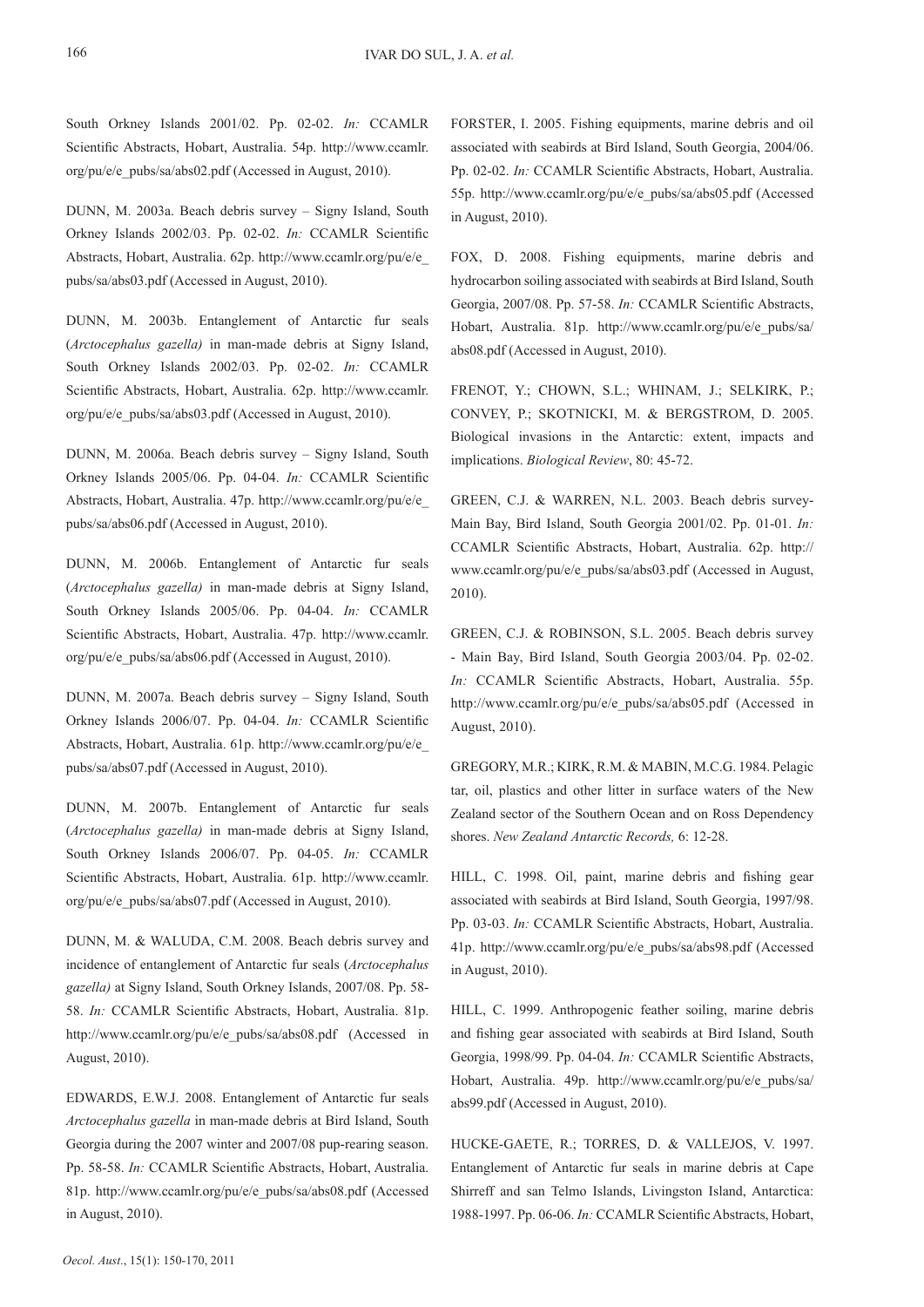Australia. 40p. http://www.ccamlr.org/pu/e/e\_pubs/sa/abs97.pdf (Accessed in August, 2010).

HOFMEYR, G.J.G.; DE MAINE, M.; BESTER, M.N.; KIRKMAN, S.P.; PISTORIUS, P.A. & MAKHADO, A.B. 2002. Entanglement of pinnipeds at Marion Island, Southern Ocean: 1991-2001. *Australian Mammalogy,* 24: 141-146.

HOFMEYR, G.J.G.; BESTER, M.N, KIRKMAN, S.P.; LYDERSEN, C. & KOVACS, K.M. 2006. Entanglement of Antarctic fur seals at Bouvetøya, Southern Ocean. *Marine Pollution Bulletin*, 52: 1077-1080.

HUGHES, K.A. & CONVEY, P. 2010. The protection of Antarctic terrestrial ecosystems from inter- and intra-continental transfer of non-indigenous species by human activities: A review of current systems and practices. *Global Environmental Change,*  20: 96-112.

HUIN, N. & CROXALL, J.P. 1994. Fishing gear, oil and marine debris at Bird Island, South Georgia, 1993/94. Pp. 01-01. *In:*  CCAMLR Scientific Abstracts, Hobart, Australia. 44p. http:// www.ccamlr.org/pu/e/e\_pubs/sa/abs94.pdf (Accessed in August, 2010).

HUIN, N. & CROXALL, J.P. 1996. Fishing gear, oil and marine debris associated with seabirds at Bird Island, South Georgia, 1993/94. *Marine Ornithology*, 24: 19-22.

HUMPIDGE, R. & CROXALL J.P.Y. 1996. Oil, marine debris and fishing gear associated with seabirds at Bird Island, South Georgia 1995/96. Pp. 01-01. *In:* CCAMLR Scientific Abstracts, Hobart, Australia. 65p. http://www.ccamlr.org/pu/e/e\_pubs/sa/ abs95-96.pdf (Accessed in August, 2010).

HUMPIDGE, R. 1997. Marine debris and fishing gear associated with seabirds at Bird Island, South Georgia, 1996/97. Pp. 03- 03. *In:* CCAMLR Scientific Abstracts, Hobart, Australia. 40p. http://www.ccamlr.org/pu/e/e\_pubs/sa/abs97.pdf (Accessed in August, 2010).

IVAR do SUL, J.A. & COSTA, M.F. 2007. Marine debris review for Latin America and the Wider Caribbean Region: from the 1970s until now, and where do we go from here. *Marine Pollution Bulletin*, 54/8: 1087-1104.

JESSOPP, M.J & ASPEY, N.J. 2000. Entanglement of Antarctic fur seals *Arctocephalus gazella* in man-made debris at Bird Island, South Georgia during the 1999 winter and 1999/2000 pup-rearing season. Pp. 01-01. *In:* CCAMLR Scientific Abstracts, Hobart, Australia. 40p. http://www.ccamlr.org/pu/e/e\_pubs/sa/abs00.pdf (Accessed in August, 2010).

JESSOPP, M.J. 2001a. Beach debris survey-Main Bay, Bird Island, South Georgia 1999/2000. Pp. 01-01. Pp. 01-01. *In:*  CCAMLR Scientific Abstracts, Hobart, Australia. 53p. http:// www.ccamlr.org/pu/e/e\_pubs/sa/abs01.pdf (Accessed in August, 2010).

JESSOPP, M.J. 2001b. Entanglement of Antarctic fur seals *Arctocephalus gazella* in man-made debris at Bird Island, South Georgia during the 2000 winter and 2000/01 pup-rearing season. Pp. 01-01. *In:* CCAMLR Scientific Abstracts, Hobart, Australia. 53p. http://www.ccamlr.org/pu/e/e\_pubs/sa/abs01.pdf (Accessed in August, 2010).

JONES, M.G.W. & NEL, D.C. 1999. Beach litter accumulation at sub-Antarctic Marion Island – 1998/99. Pp. 02-02. *In:* CCAMLR Scientific Abstracts, Hobart, Australia. 49p. http://www.ccamlr. org/pu/e/e\_pubs/sa/abs99.pdf (Accessed in August, 2010).

KOCK, K.H. 2001. The direct influence of fishing and fisheryrelated activities on non-target species in the Southern Ocean with particular emphasis on longline fishing and its impact on albatrosses and petrels – a review. *Reviews in Fish Biology and Fisheries,* 11: 31-56.

LE BOUARD, F. & TAYLOR, H.F. 2007. Beach debris survey - Main Bay, Bird Island, South Georgia 2005/06. Pp. 03-03. *In:*  CCAMLR Scientific Abstracts, Hobart, Australia. 61p. http:// www.ccamlr.org/pu/e/e\_pubs/sa/abs07.pdf (Accessed in August, 2010).

LE BOUARD, F. 2008. Beach debris survey - Main Bay, Bird Island, South Georgia 2006/07. Pp. 57-57. *In:* CCAMLR Scientific Abstracts, Hobart, Australia. 81p. http://www.ccamlr. org/pu/e/e\_pubs/sa/abs08.pdf (Accessed in August, 2010).

LEWIS, P.N.; RIDDLE, M.J. & SMITH, S.D.A. 2005. Assisted passage or passive drift: a comparison of alternative transport mechanisms for non-indigenous coastal species into the Southern Ocean. *Antarctic Science*, 17: 183-191.

LYNCH, H.J.; CROSBIE, K.; FAGAN, W.F. & NAVEEN, R. 2010. Spatial patterns of tour ship traffic in the Antarctic Peninsula region. *Antarctic Science*, 22: 123-130.

LYNNES, A.S. 1997. Entanglement of Antarctic fur seals *Arctocephalus gazella* in man-made debris at Signy Island, South Orkney Islands 1996/97. Pp. 04-04. *In:* CCAMLR Scientific Abstracts, Hobart, Australia. 40p. http://www.ccamlr. org/pu/e/e\_pubs/sa/abs97.pdf (Accessed in August, 2010).

LYNNES, A.S. & SHEARS, J.R. 1997. Beach debris survey – Signy Island, South Orkney Islands 1996/97. Pp. 01-01. *In:*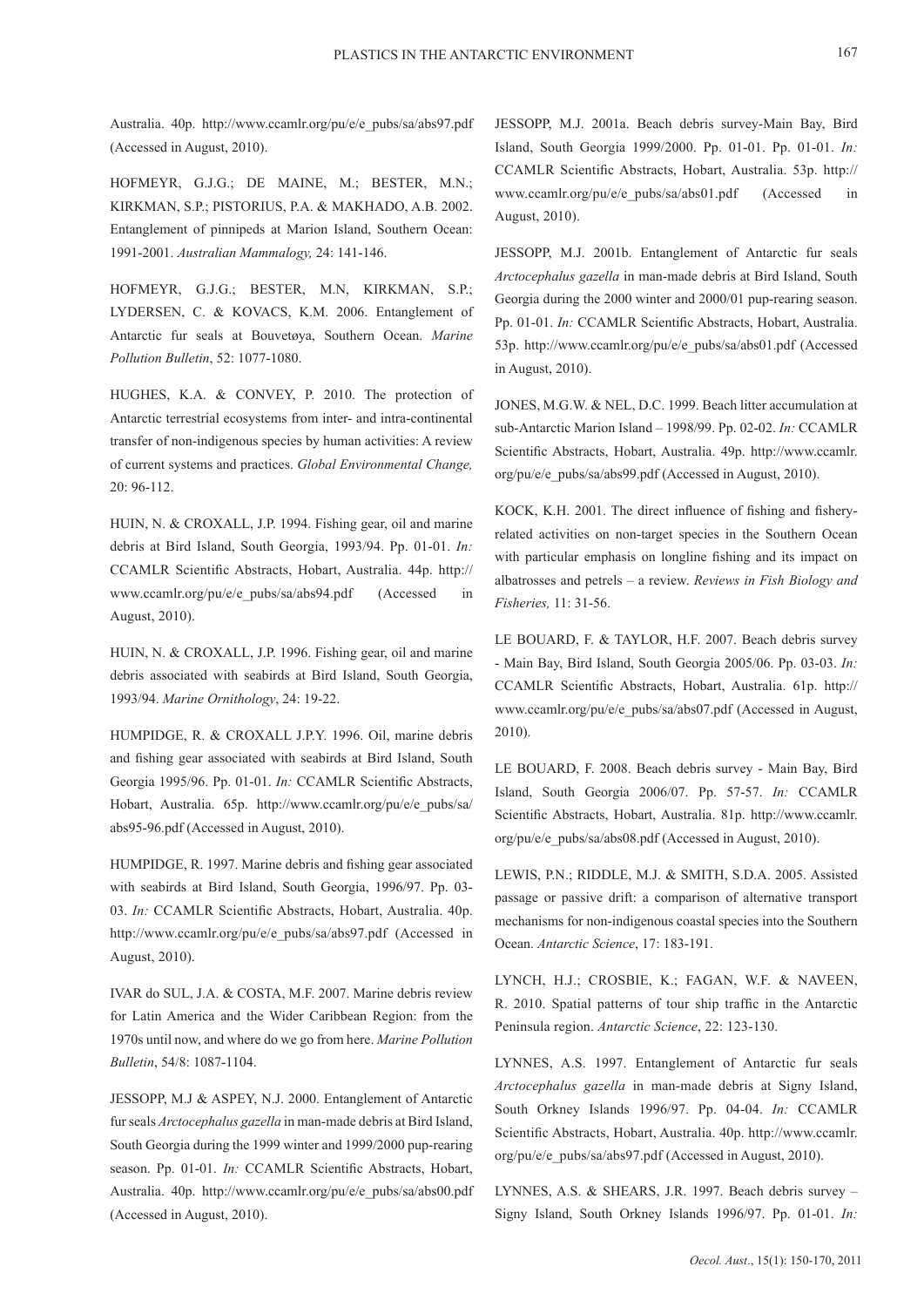CCAMLR Scientific Abstracts, Hobart, Australia. 40p. http:// www.ccamlr.org/pu/e/e\_pubs/sa/abs97.pdf (Accessed in August, 2010).

LYNNES, A.S. 1998. Entanglement of Antarctic fur seals *Arctocephalus gazella* in man-made debris at Signy Island, South Orkney Islands 1997/98. Pp. 03-04. *In:* CCAMLR Scientific Abstracts, Hobart, Australia. 41p. http://www.ccamlr.org/pu/e/e\_ pubs/sa/abs98.pdf (Accessed in August, 2010).

LYNNES, A.S. 1999. Entanglement of Antarctic fur seals (*Arctocephalus gazella)* in man-made debris at Signy Island, South Orkney Islands 1999/99. Pp. 03-03. *In:* CCAMLR Scientific Abstracts, Hobart, Australia. 49p. http://www.ccamlr. org/pu/e/e\_pubs/sa/abs99.pdf (Accessed in August, 2010).

LYNNES, A.S. & SHEARS, J.R. 1999. Beach debris survey – Signy Island, South Orkney Islands, 1998/99. Pp. 01-01. *In:*  CCAMLR Scientific Abstracts, Hobart, Australia. 49p. http:// www.ccamlr.org/pu/e/e\_pubs/sa/abs99.pdf (Accessed in August, 2010).

LYNNES, A.S. 2000. Entanglement of Antarctic fur seals, *Arctocephalus gazella,* in man-made debris at Signy Island, South Orkney Islands 1999/2000. Pp. 01-02. *In:* CCAMLR Scientific Abstracts, Hobart, Australia. 40p. http://www.ccamlr.org/pu/e/e\_ pubs/sa/abs00.pdf (Accessed in August, 2010).

LYNNES, A.S. & SHEARS, J.R. 2000. Beach debris survey – Signy Island, South Orkney Islands, 1999/2000. Pp. 02-02. *In:*  CCAMLR Scientific Abstracts, Hobart, Australia. 40p. http:// www.ccamlr.org/pu/e/e\_pubs/sa/abs00.pdf (Accessed in August, 2010).

LYNNES, A.S. 2001a. Beach debris survey – Signy Island, South Orkney Islands, 1998/99. Pp. 01-01. I*n:* CCAMLR Scientific Abstracts, Hobart, Australia. 53p. http://www.ccamlr.org/pu/e/e\_ pubs/sa/abs01.pdf (Accessed in August, 2010).

LYNNES, A.S. 2001b. Entanglement of Antarctic fur seals (*Arctocephalus gazella)* in man-made debris at Signy Island, South Orkney Islands 2000/01. Pp. 02-02. *In:* CCAMLR Scientific Abstracts, Hobart, Australia. 53p. http://www.ccamlr. org/pu/e/e\_pubs/sa/abs01.pdf (Accessed in August, 2010).

MALONE, D.L.D. 2006. Entanglement of Antarctic fur seals *Arctocephalus gazella* in man-made debris at Bird Island, South Georgia during the 2005 winter and 2005/06 pup-rearing season. Pp. 03-03. *In:* CCAMLR Scientific Abstracts, Hobart, Australia. 47p. http://www.ccamlr.org/pu/e/e\_pubs/sa/abs06.pdf (Accessed in August, 2010).

MALONE, D.L.D. 2007. Entanglement of Antarctic fur seals *Arctocephalus gazella* in man-made debris at Bird Island, South Georgia during the 2006 winter and 2006/07 pup-rearing season. Pp. 03-04. *In:* CCAMLR Scientific Abstracts, Hobart, Australia. 61p. http://www.ccamlr.org/pu/e/e\_pubs/sa/abs07.pdf (Accessed in August, 2010).

MEREDITH, M.P. & KING, J.C. 2005. Rapid climate change in the ocean west of the Antarctic Peninsula during the second half of the 20th century. *Geophysical. Research Letters*, 32, L19604. 5p. doi:10.1029/2005GL024042

MOORE, C.J. 2008. Synthetic polymers in the marine environment: A rapidly increasing, long-term threat. *Environmental Research,* 108: 131-139.

NEL, D.C. & HURFORD, J.L. 1998a. Beach litter accumulation and retention at sub-Antarctic Marion Island: trends in relation to long-line fishing activity. Pp. 01-01. *In:* CCAMLR Scientific Abstracts, Hobart, Australia. 41p. http://www.ccamlr.org/pu/e/e\_ pubs/sa/abs98.pdf (Accessed in August, 2010).

NEL, D.C. & HURFORD, J.L. 1998b. Marine pollutants and fishing gear associated with seabirds at sub-Antarctic Marion Island, 1996-1998: trends in relation to long-line fishing activity. Pp. 01-01. *In:* CCAMLR Scientific Abstracts, Hobart, Australia. 41p. http://www.ccamlr.org/pu/e/e\_pubs/sa/abs98.pdf (Accessed in August, 2010).

NEL, D.C. & JONES, M.G.W. 1999. Marine debris and fishing gear associated with seabirds at Sub-Antarctic Marion Island – 1998/99. Pp. 04-04. *In:* CCAMLR Scientific Abstracts, Hobart, Australia. 49p. http://www.ccamlr.org/pu/e/e\_pubs/sa/abs99.pdf (Accessed in August, 2010).

NEL, D.C. & NEL, J.L. 1999. Marine debris and fishing gears associated with seabirds at Sub-Antarctic Marion Island, 1996/97 and 1997/98: in relation to longline fishing activity. *In:* CCAMLR Scientific Abstracts, Hobart, Australia. 49p. http://www.ccamlr. org/pu/e/e\_pubs/sa/abs99.pdf (Accessed in August, 2010).

OTLEY, H. & INGHAM, R. 2003. Marine debris surveys at Volunteer Beach, Falkland Islands, during the summer of 2001/02. *Marine Pollution Bulletin*, 46: 1534-1539.

PHALAN, B. 2002. Fishing gear, marine debris and oil associated with seabirds at Bird Island, South Georgia, 2001/02. Pp. 02- 02. *In:* CCAMLR Scientific Abstracts, Hobart, Australia. 54p. http://www.ccamlr.org/pu/e/e\_pubs/sa/abs02.pdf (Accessed in August, 2010).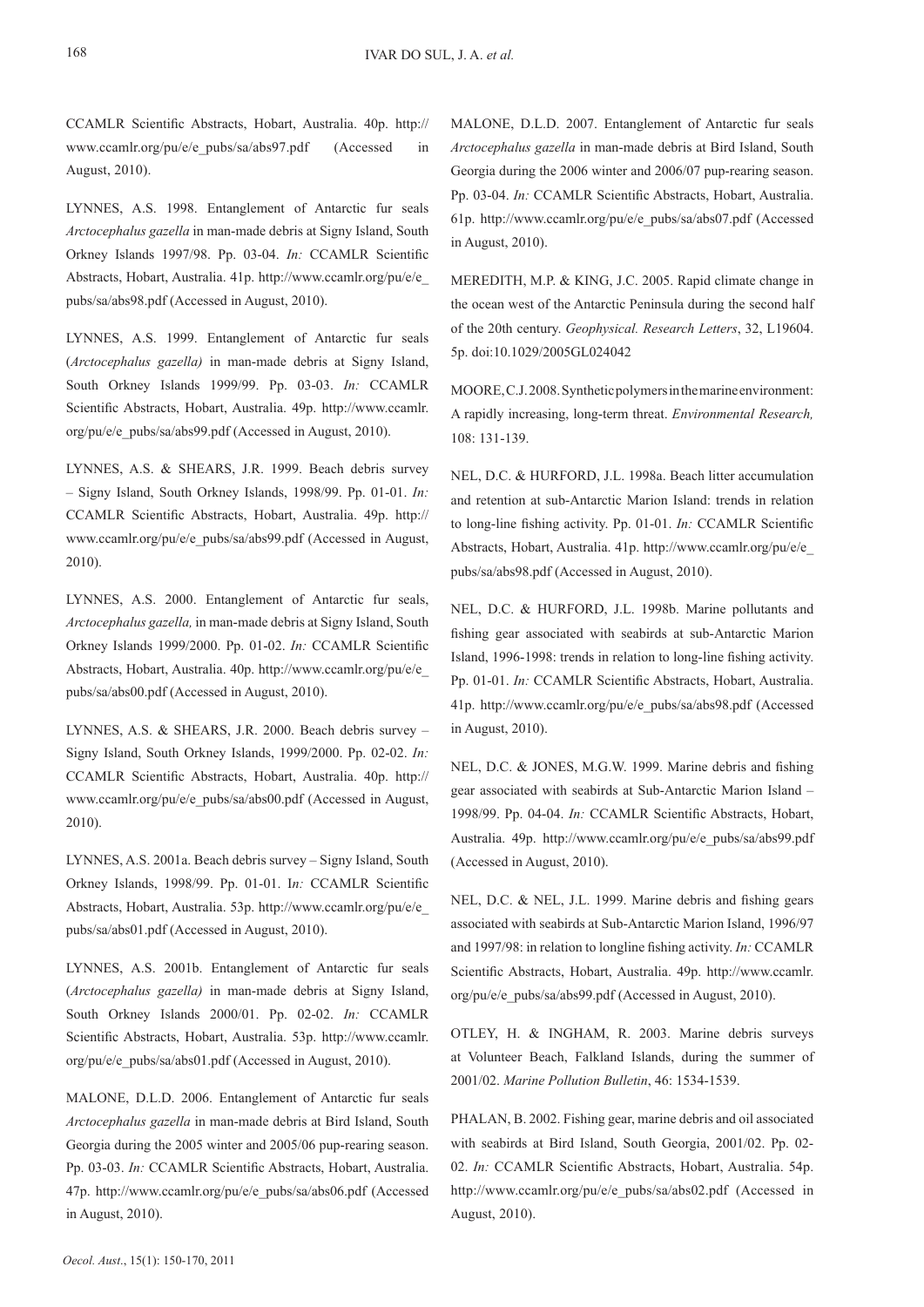PHALAN, B. 2003. Fishing gear, marine debris and oil associated with seabirds at Bird Island, South Georgia, 2002/03. Pp. 01- 01. *In:* CCAMLR Scientific Abstracts, Hobart, Australia. 62p. http://www.ccamlr.org/pu/e/e\_pubs/sa/abs03.pdf (Accessed in August, 2010).

ROBERTS, D. 2000. Anthropogenic feather soiling, marine debris and fishing gear associated with seabirds at Bird Island, South Georgia, 1999/2000. Pp. 02-02. *In:* CCAMLR Scientific Abstracts, Hobart, Australia. 40p. http://www.ccamlr.org/pu/e/e\_ pubs/sa/abs00.pdf (Accessed in August, 2010).

ROBERTS, D. 2001. Anthropogenic feather soiling, marine debris and fishing gear associated with seabirds at Bird Island, South Georgia, 2000/01. Pp. 02-02. *In:* CCAMLR Scientific Abstracts, Hobart, Australia. 53p. http://www.ccamlr.org/pu/e/e\_ pubs/sa/abs01.pdf (Accessed in August, 2010).

ROBINSON, S.L. 2005. Entanglement of Antarctic fur seals (*Arctocephalus gazella*) in man-made debris at Bird Island, South Georgia, during the 2004 winter and 2004/05 breeding season. Pp. 03-03. *In:* CCAMLR Scientific Abstracts, Hobart, Australia. 55p. http://www.ccamlr.org/pu/e/e\_pubs/sa/abs05.pdf (Accessed in August, 2010).

RODWELL, S.1990. Beach debris survey-Main Bay, Bird Island, South Georgia 1989/90. *CCAMLR-IX/BG/4*. CCAMLR, Hobart, Australia.

SANDER, M.; COSTA, E.S.; BALBÃO, T.C.; CARNEIRO, A.P.B. & SANTOS, C.R. 2009. Debris recorded in ice free areas of an Antarctic Specially Managed Area (ASMA): Admiralty Bay, King Georgia Island, Antarctic Peninsula. *Neotropical Biology and Conservation*, 4: 36-39.

SANTOS, I.R.; SCHAEFER, C.E.G.R.; SILVA-FILHO, E.V.; ALBUQUERQUE, M.A. & ALBUQUERQUE-FILHO, M.R. 2004. Contaminantes antrópicos em ecossistemas antárticos: estado-de-arte. Pp. 95-106. *In:* C.E.G.R. Schaefer, M.R. Francelino, F.N.B. Simas & M.R. Albuquerque-Filho (Eds.). Ecossistemas costeiros e monitoramento ambiental da Antártica marítma. Viçosa, Minas Gerais, Brasil. 192p.

SANTOS, I.R.; FRIEDRICH, A.C. & BARRETTO, F.P. 2005. Overseas garbage pollution on beaches of northeast Brazil. *Marine Pollution Bulletin*, 50: 778-786.

SHEARS, J.R.; CHALMERS, M. & SMITH, R.I.L. 1993. Beach debris survey – Signy Island, South Orkney Islands, 1992/93. CCAMLR-XII/BG/7. CCAMLR, Hobart, Australia.

SLIP, D.J. &. BURTON, H.R. 1991. Accumulation of Fishing Debris, Plastic Litter, and Other Artefacts, on Heard and Macquarie Islands in the Southern Ocean. *Environmental Conservation*, 18: 249-254.

SNAPE, R.T.E. 2006. Fishing equipments, marine debris and hydrocarbon soiling associated with seabirds at Bird Island, South Georgia, 2005/06. Pp. 02-02. *In:* CCAMLR Scientific Abstracts, Hobart, Australia. 47p. http://www.ccamlr.org/pu/e/e\_pubs/sa/ abs06.pdf (Accessed in August, 2010).

SNAPE, R.T.E. 2007. Fishing equipments, marine debris and hydrocarbon soiling associated with seabirds at Bird Island, South Georgia, 2006/07. Pp. 04-04. *In:* CCAMLR Scientific Abstracts, Hobart, Australia. 61p. http://www.ccamlr.org/pu/e/e\_pubs/sa/ abs07.pdf (Accessed in August, 2010).

STANILAND, I.J. 1998. Entanglement of Antarctic fur seals *Arctocephalus gazella* in man-made debris at Bird Island, South Georgia during the 1997 winter and 1997/98 pup-rearing season. Pp. 03-03. *In:* CCAMLR Scientific Abstracts, Hobart, Australia. 41p. http://www.ccamlr.org/pu/e/e\_pubs/sa/abs98.pdf (Accessed in August, 2010).

STANILAND, I.J. 1999. Beach Debris Survey – Main Bay, Bird Island, South Georgia 1997/98. *CCAMLR-XVIII/BG/6*. Pp. 01- 01. *In:* CCAMLR Scientific Abstracts, Hobart, Australia. 49p. http://www.ccamlr.org/pu/e/e\_pubs/sa/abs99.pdf (Accessed in August, 2010).

TANTON, J.L. & JESSOPP, M.J. 2002. Beach debris survey-Main Bay, Bird Island, South Georgia 2000/01. Pp. 01-01. *In:* CCAMLR Scientific Abstracts, Hobart, Australia. 54p. http://www.ccamlr. org/pu/e/e\_pubs/sa/abs02.pdf (Accessed in August, 2010).

TAYLOR, R.I. 1997. Entanglement of Antarctic fur seals *Arctocephalus gazella* in man-made debris at Bird Island, South Georgia during the 1996 winter and 1996/97 pup-rearing season. Pp. 04-04. *In:* CCAMLR Scientific Abstracts, Hobart, Australia. 40p. http://www.ccamlr.org/pu/e/e\_pubs/sa/abs97.pdf (Accessed in August, 2010).

TAYLOR, R.T. & CROXALL, J.P. 1997. Beach Debris Survey – Main Bay, Bird Island, South Georgia 1995/96. Pp. 01-01. *In:* CCAMLR Scientific Abstracts, Hobart, Australia. 40p. http://www.ccamlr.org/pu/e/e\_pubs/sa/abs97.pdf (Accessed in August, 2010).

TAYLOR, H.F. 2005. Beach debris survey, Signy Island, South Orkney Islands, 2004/05. Pp. 03-03. *In:* CCAMLR Scientific

169